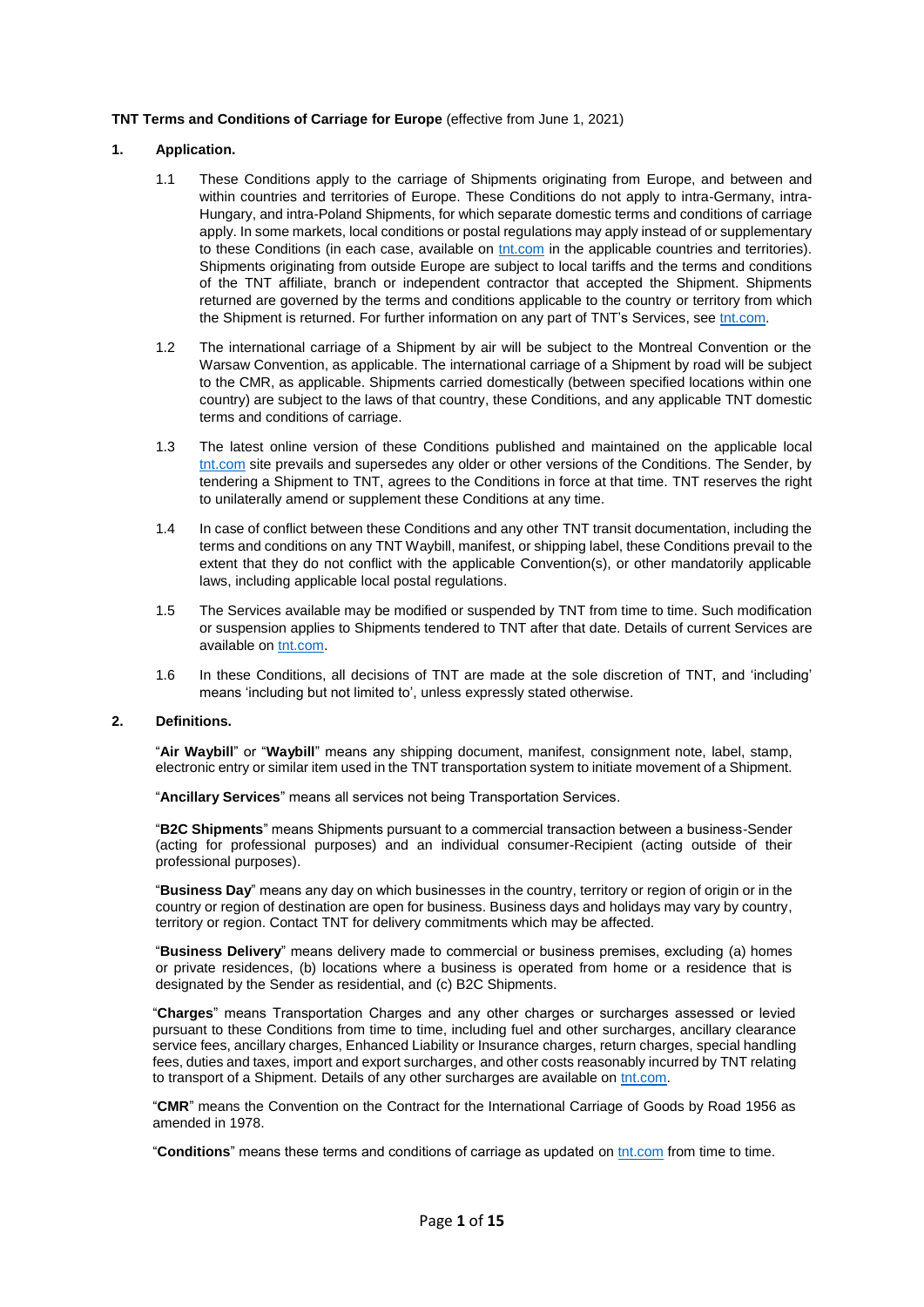"**Conventions**" means the Warsaw Convention, the Montreal Convention, and the CMR collectively.

"**Declared Value for Customs**" means the selling price or replacement cost of the Shipment's contents as required for customs clearance purposes.

"**Delivery Commitment Time**" means the published delivery commitment time for the TNT service or the delivery commitment time quoted by TNT customer service for that Shipment, which takes into account the commodity being shipped, the date, precise destination, weight and value of the Shipment.

"**Enhanced Liability**" means that value, if applicable, indicated by the Sender on the Waybill, constituting the maximum amount of TNT liability in circumstances where TNT is liable under an applicable Convention or local law, in connection with the Shipment for which the Sender pays the required fee.

"**Europe**" means Albania, Armenia, Austria, Azerbaijan, Belarus, Belgium, Bosnia Herzegovina, Bulgaria, Croatia, Cyprus, Czech Republic, Denmark, Estonia, Finland, France, Georgia, Germany, Greece, Hungary, Iceland, Ireland, Israel, Italy, Latvia, Lithuania, Luxembourg, Macedonia, Malta, Moldova, Montenegro, Netherlands, Norway, Poland, Portugal, Romania, Russia, Serbia, Slovakia, Slovenia, Spain, Sweden, Switzerland, Turkey, United Kingdom and Ukraine, collectively.

"**Insurance**" means that value indicated by the Sender on the Waybill, constituting the maximum amount for which TNT assumes the risk in connection with the Shipment, and for which the Sender pays the required fee.

"**Leakage**" has the meaning set out in [Section 7](#page-3-0) (Shipment Preparation).

"**Montreal Convention**" means the Montreal Convention of May 28, 1999 and all subsequent applicable Protocols.

"**Package**" means any single parcel or piece that is tendered by Sender to TNT for transportation and is accepted by TNT from Sender.

"**Prohibited Items**" means the items and types of Shipments set out in [Section 10](#page-4-0) (Prohibited Items) of these Conditions.

"**Recipient**" means the natural or legal person stated on the Waybill as the recipient of the Shipment.

"**Residential Delivery**" means a delivery made to a home or private residence, including locations where a business is operated from the home, or a delivery in which the Sender has designated the delivery address as residential.

"**Sender**" means the natural or legal person stated on the Waybill as the sender of the Shipment.

"**Services**" means Ancillary Services and Transportation Services collectively.

"**Shipment**" means one or more Packages moving on a single Waybill.

"**TNT**" means Federal Express Corporation, its subsidiaries, branches and affiliates, their respective employees and agents (to the extent applicable).

"**TNT Account Number**" or "**TNT Account**" means the number issued by TNT to a customer ensuring account activity is summarized by the TNT system and the payer is billed appropriately.

"**Transportation Charges**" means the rates assessed for movement of a Shipment by TNT in accordance with these Conditions from time to time, excluding other charges or surcharges which may be assessed or levied, such as fuel surcharges, ancillary clearance service fees, ancillary charges Enhanced Liability or Insurance charges, special handling fees, duties and taxes, import and export surcharges, and other surcharges.

"**Transportation Services**" means the services for carriage of a Shipment offered and performed by TNT pursuant to a TNT Waybill excluding FedEx air waybills.

"**Unique Items**" means items to which Enhanced Liability or Insurance cannot apply due to their nature, including precious stones, precious metals, jewellery, unprotected furniture, glass, china, objects of art, antiques, furs, collector's items, musical instruments, important documents including passports, smart phones, smart watches, tablets, laptops, electronic screens, plasma screens, films, tapes, discs, memory cards or any other data or image carrying goods.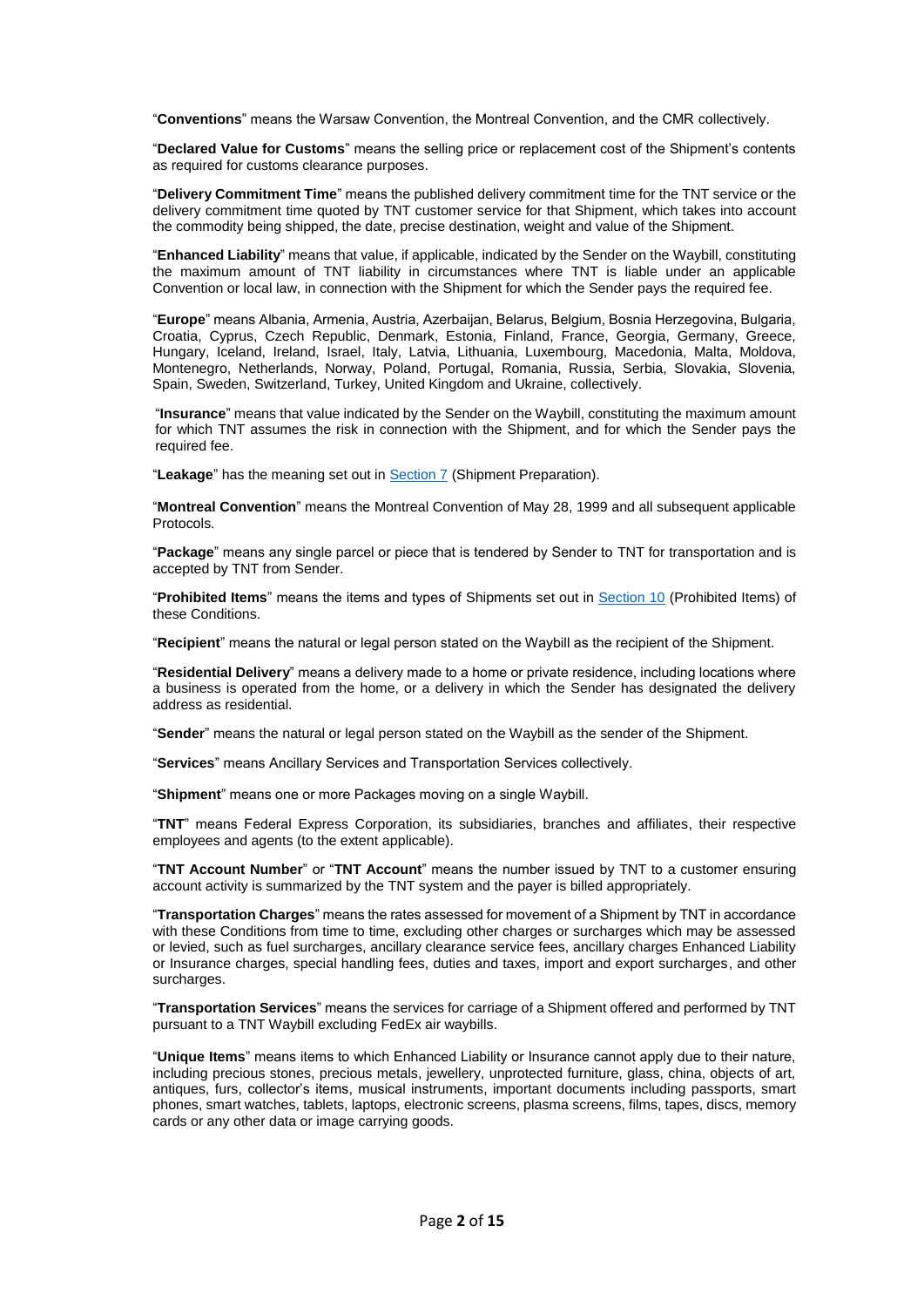"**Warsaw Convention**" means the Warsaw Convention of October 12, 1929, as amended by the Hague Protocol of September 28, 1955 and all subsequent applicable Protocols, as well as the Guadalajara Convention of September 18, 1961.

- **3. Charges.** Transportation Charges applicable to the Shipment are as set out in the TNT rate cards, or as expressly agreed otherwise in a relevant TNT transportation services agreement. Quotations provided by TNT for Charges or Services are estimates only, based upon information provided by the Sender. Final Charges and Services may vary based upon the Shipment actually tendered and the application of these Conditions. TNT is not liable for, nor will any adjustment, refund or credit of any kind be made, as a result of any discrepancy in any Charge or Service quotation made prior to the tender of the Shipment and the Charges invoiced to the payer. Charges applied are those Charges applicable and in force at the time that a relevant TNT transportation services agreement is made, subject to the right of TNT to revise the Charges, including the Transportation Charges, set out in the TNT rate cards from time to time and without notice.
- **4. Fuel and Other Surcharges.** TNT reserves the right to assess and revise its fuel surcharge and other surcharges set out on [tnt.com](https://tnt.com/) from time to time and without notice. The duration and amount of such revisions will be determined by TNT. The Sender, by tendering a Shipment to TNT, agrees to pay the surcharge(s) in force at that time. Details of current surcharges are available on [tnt.com.](https://tnt.com/)

## **5. Invoice Adjustments & Dimensional Weight (Volumetric Weight).**

- 5.1 TNT charges for either the weight of the Shipment or the declared volumetric weight of the Shipment, whichever is the higher, and the volumetric weight is calculated in accordance with the volumetric conversion equation set out in TNT's rate card or on [tnt.com,](https://tnt.com/) as applicable. TNT may check the weight and/or volume of and/or the number of items within the Shipment and if greater than the declared weight and/or volume and/or number of items, Sender agrees that the actual weight of the Shipment and/or the actual volumetric weight of the Shipment, whichever is the higher, shall be used for the purpose of the calculation of TNT's Charges.
- 5.2 TNT may audit each Waybill to verify the Transportation Service selected, Shipment/Package weight or number of Packages in a Shipment. If the Transportation Service selected, weight or number of Packages stated on the Waybill is incorrect, TNT may make corrections to the Waybill.
- 5.3 TNT may make adjustments to the invoice and will be entitled to charge a special handling fee for having to make corrections and amendments to the Waybill. The method(s) used and Charges applicable to make such corrections or adjustments are available upon request.

## **6. Billing.**

- 6.1 Invoices for Transportation Charges and related Charges are in principle payable without withholding or set off, within 30 days of the invoice date. For certain countries, a different payment term may apply; details are available upon request. Invoices for duties, taxes and other related Charges are payable upon receipt. Notwithstanding, TNT reserves the right to require payment of any Charges in advance. TNT will in principle invoice all Shipments weekly in arrears from the collection date, unless agreed otherwise. TNT's invoices do not include a copy of the proof of delivery.
- 6.2 Where permitted by law, TNT may provide electronic invoices as standard, unless the payer expressly requests otherwise.
- 6.3 TNT reserves the right to apply payments to the oldest invoices first, in instances in which preferred remittance methods are not used or remittance details are not provided with payment.
- 6.4 In the event of late payment, TNT reserves the right to apply a late payment fee, late payment interest and administrative costs for such late payment. In such event, TNT may apply the applicable fee(s), costs and/or interest rate(s) as determined by TNT and in accordance with any applicable EU or local late payment laws.
- 6.5 If payment is to be made by way of charge to a TNT Account, the party that initiates the Shipment must enter a valid, current TNT Account Number on the Waybill in order for TNT to accept the Shipment. Charges to a TNT Account may take the form of:
	- a. "Bill Sender" or "Bill Shipper": TNT will bill Charges to the Sender's TNT Account.
	- b. "Bill Recipient" or "Bill Consignee": TNT will bill Charges to the Recipient's TNT Account. Acceptable for carriage to specified locations only.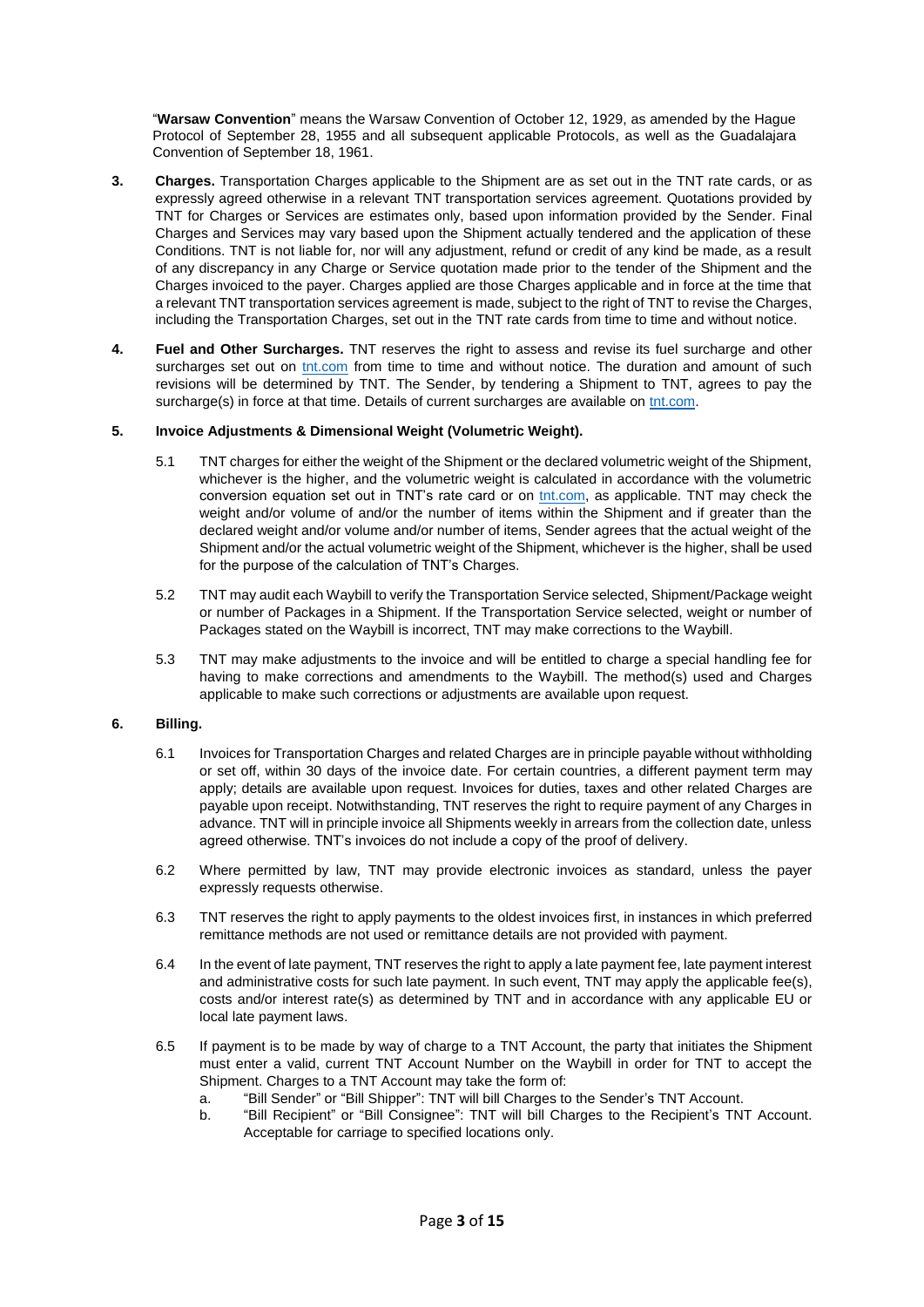- 6.6 Regardless of any payment instructions or provisions to the contrary, the Sender (or the party initiating an import shipment transaction, as the case may be) will always remain ultimately liable for the Charges, and in circumstances where the Recipient refuses to pay.
- 6.7 Disputes related to invoices should be submitted by the Sender or Recipient respectively to TNT no later than (a) 30 days from the date of invoice or (b) the invoice due date, whichever is later. TNT will only accept the submission of such a dispute if the following is stated therein: the (a) invoice number, (b) Waybill number and (c) reason of the dispute.
- 6.8 **Duties and Taxes.** If applicable, duties, taxes and other related Charges may be assessed on the contents of Shipments. If TNT disburses duties, taxes or other fees to a customs agency on behalf of the payer, the payer will be assessed an ancillary clearance service fee based on a flat rate or a percentage of the total amount disbursed (whichever is greater). TNT is not required to disburse payment of duties, taxes and other related Charges and may require the Sender or Recipient to pay TNT prior to TNT discharging any liability for duties, taxes or other related Charges. The Recipient will be charged for such duties and taxes unless TNT determines otherwise. In certain other circumstances the Sender may be charged for such duties and taxes, including the event in which the Shipment is sent to a third party site where the Recipient is not a resident. Invoices for duties, taxes and other related Charges are payable upon receipt. Further details available in [Section](#page-6-0) 13 (Customs Clearance) and upon request.
- 6.9 **Currency Conversion.** TNT invoices must be paid in the currency stated in the invoice or otherwise in the local currency against exchange rates provided by TNT from time to time.

# <span id="page-3-0"></span>**7. Shipment Preparation.**

- 7.1 **Size and Weight Limits.** Package and Shipment size and weight restrictions vary by country of origin and country of destination combination, and by Service.
- 7.2 **Multi-Piece Shipments.** There is no limit on the aggregate weight of a multiple piece Shipment provided each individual Package within the Shipment does not exceed the per-Package weight limit specified for the destination.
- 7.3 **Extra-Large Shipments.** Shipments exceeding the Service specific weight limits set out in the guidelines on preparing your Shipment on tht.com require advance arrangement with TNT. TNT reserves the right to refuse Packages or Shipments that TNT considers unsuitable or 'extra-large' as further detailed in the quidelines on preparing your Shipment on [tnt.com.](https://tnt.com/)
- 7.4 **Packaging.** All Packages must be prepared and packed by the Sender for safe transportation, according to the nature and size of the goods, assuming ordinary care in handling in a transportation and hub sortation environment and in compliance with all applicable treaties, laws, regulations and rules, including those governing packing, marking and labelling.
- 7.5 Any articles susceptible to damage as a result of any condition which may be encountered in transportation, such as changes in temperature or atmospheric pressure, must be adequately protected by appropriate packaging by the Sender. TNT will not be liable for any damage arising out of changes in temperature or pressure.
- 7.6 TNT does not provide temperature-controlled transport, unless expressly agreed otherwise. Unless expressly agreed otherwise, TNT is not obliged to add dry ice to Shipments or to provide re-icing Services, notwithstanding any oral or unilateral written statements from the customer or TNT to the contrary. If the Recipient refuses a Package or the Package leaks, is damaged, or emits an odour (collectively "**Leakage**") it will be returned to the Sender, if possible. If the Package is refused by the Sender, or it cannot be returned because of Leakage, the Sender will be liable for and agrees to reimburse and otherwise indemnify TNT for all costs, fees and expenses incurred in connection with the clean-up and disposal of the Package. See furthe[r Section 8](#page-4-1) (Refusal or Rejection of Shipments).
- 7.7 **Marking.** It is the responsibility of the Sender to properly complete all necessary particulars of the Waybill. Each Shipment must be legibly and durably marked with, including the name, street-, cityand country address including postal code of the Sender and the Recipient. For international Shipments, the Sender's address must state the country in which the Shipment is tendered to TNT. Sender must affix the Waybill and any other required labels (e.g. heavy weight) in a prominent position on the outer surface of the Shipment that can be clearly seen.

Further details on Shipment preparation are available on [tnt.com](https://tnt.com/) or upon request.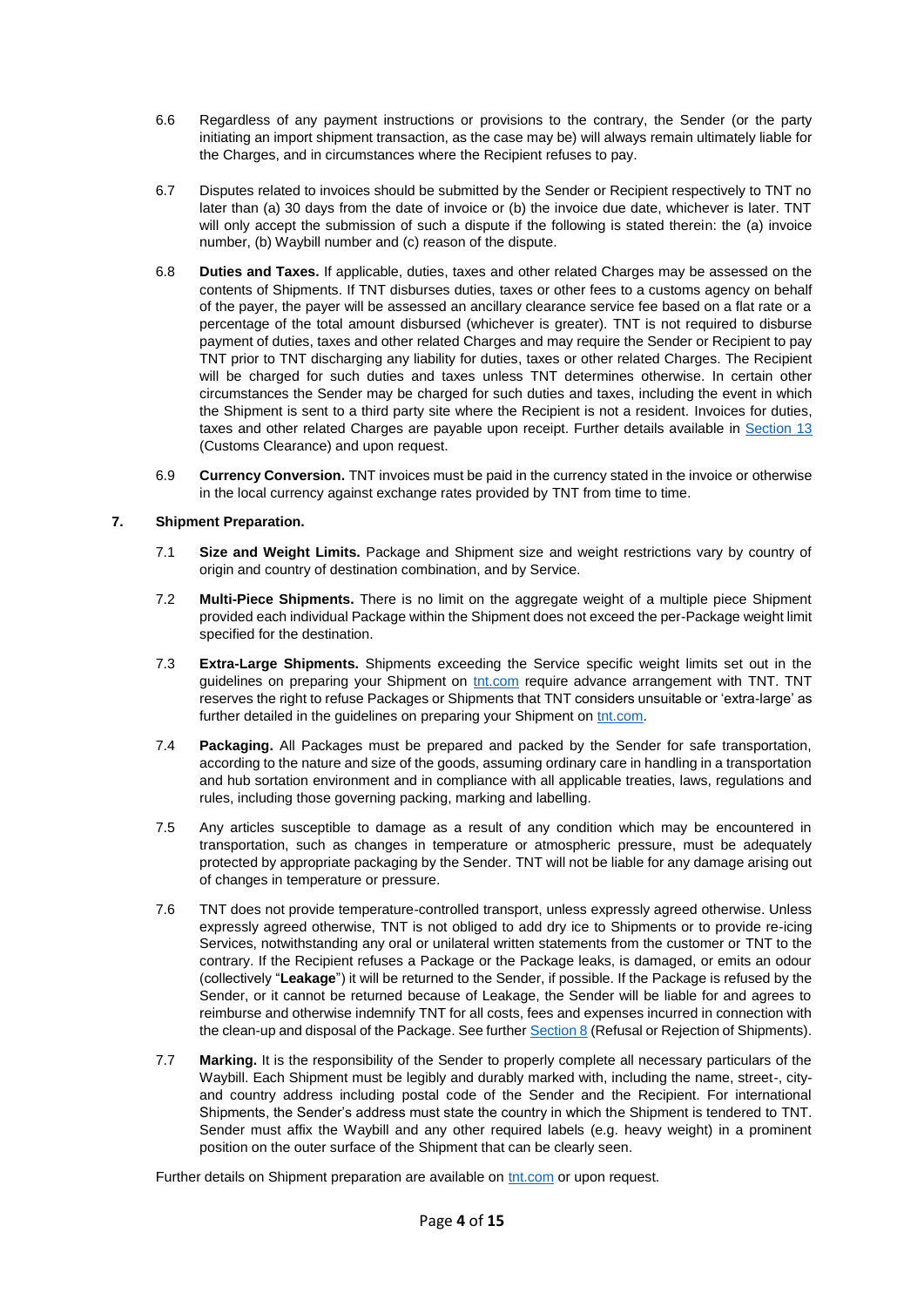<span id="page-4-1"></span>**8. Refusal or Rejection of Shipments.** TNT reserves the right to refuse, hold, cancel, postpone or return Shipments at any time if such Shipments would in the opinion of TNT be likely to cause damage or delay to other Shipments, goods or persons; the carriage of which is prohibited by law or is in violation of any of these Conditions; the TNT Account of the person or entity responsible for payment is not in good credit standing; the volume or type of Shipments materially deviates from the volume or type of Shipments that was initially indicated by the Sender to TNT; or for any other reason. The fact that TNT accepts Shipments does not mean that such Shipments, including their content and quality, conforms to applicable laws and regulations or to these Conditions.

## **9. Inspection of Shipments.**

- 9.1 Upon the request of the competent authorities, or at TNT's discretion in compliance with applicable laws and regulations, TNT may open and inspect any Shipment.
- 9.2 In accordance with applicable laws and regulations, TNT may be required to undertake various screening(s) of the Shipment(s). The Sender hereby waives any possible claims for damages or delays as a result of such screening.

## <span id="page-4-0"></span>**10. Prohibited Items.**

- 10.1 TNT prohibits the following items for shipment to any destination and Sender agrees not to ship the same, unless expressly agreed otherwise by TNT (additional restrictions may apply depending on origin and destination):
	- a. Firearms, weaponry, ammunition and their parts;
	- b. 3-D printing machines designed, or that function exclusively, to manufacture firearms;
	- c. Explosives (class 1.4 explosives may be acceptable to and from some locations; further information available upon request), fireworks and other items of an incendiary or flammable nature;
	- d. Items resembling a bomb, hand grenade, or other explosive device. This includes but is not limited to inert products such as replicas, novelty items, training aids and works of art;
	- e. Military items originating from any country in which an export control license is required;
	- f. Human corpses, human organs or body parts, human or animal embryos, cremated or disinterred human remains;
	- g. Live animals, including insects and pets;
	- h. Animal carcasses, dead animals, or animals that have been mounted;
	- i. Plants and plant material, including cut flowers (cut flowers are acceptable to and from certain countries and territories including the Netherlands to the US, and all Latin America; further information available upon request);
	- j. Perishable foodstuffs, and foods and beverages requiring refrigeration or other environmental control;
	- k. Pornography and obscene material;
	- l. Money, including cash and cash equivalents (e.g. negotiable instruments, endorsed stocks, bonds and cash letters), collectible coins and stamps;
	- m. Hazardous waste, including used hypodermic needles and syringes, or other medical, organic and industrial waste;
	- n. Wet ice (frozen water);
	- o. Counterfeit goods, including goods under a trademark that is identical to or substantially indistinguishable from a registered trademark, without the approval or oversight of the registered trademark owner (also commonly referred to as "fake goods" or "knock-offs");
	- p. Marijuana, including marijuana intended for recreational or medicinal use, and marijuanaderived cannabidiol (CBD), any product with any amount of tetrahydrocannabinols (THC) and synthetic cannabinoids
	- q. Raw or unrefined hemp plants, or their subparts (including hemp stalks, hemp leaves, hemp flowers and hemp seeds);
	- r. Tobacco and tobacco products, including but not limited to cigarettes, cigars, loose tobacco, smokeless tobacco, hookah or shisha; and
	- s. Electronic cigarettes and their component parts, any other similar device that relies on vaporization or aerosolization, and any non-combustible liquid or gel, regardless of the presence of nicotine, that can be used with any such device.
- 10.2 TNT prohibits the following types of Shipments to any destinations and Sender agrees not to ship the same (additional restrictions may apply depending on origin and destination):
	- a. Shipments or commodities, the carriage, importation or exportation of which is prohibited by any law, statute or regulation;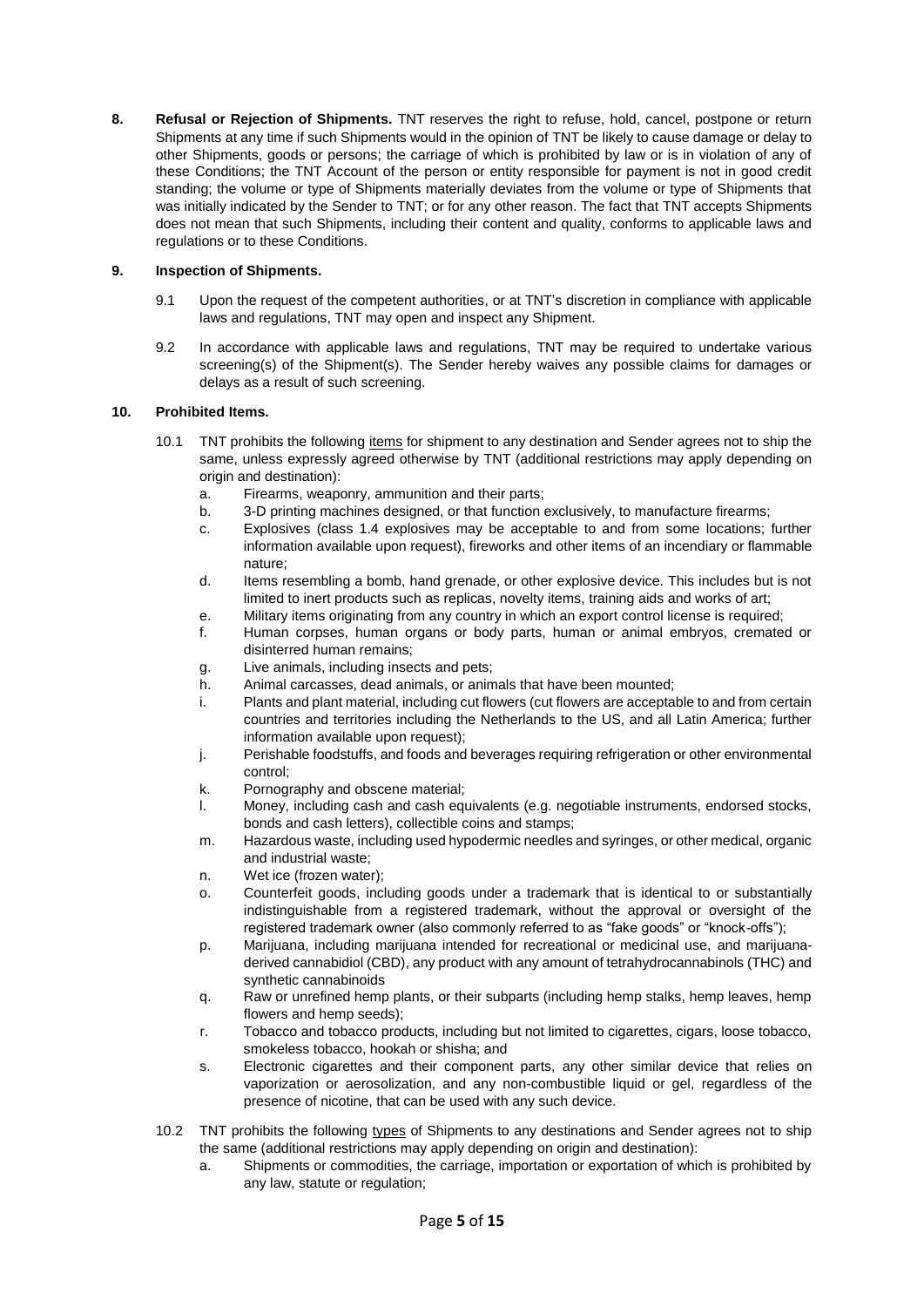- b. Unless expressly agreed otherwise by TNT, Shipments that require TNT to obtain any special license or permit for transportation, importation or exportation;
- c. Undeclared, excisable shipments or commodities that require regulatory approval and clearance;
- d. Shipments with a Declared Value for Customs in excess of that permitted for a specific destination;
- e. Dangerous goods, except as permitted under [Section 12](#page-5-0) (Dangerous Goods) of these Conditions; and
- f. Packages that are wet, leaking or emit an odour of any kind.
- 10.3 TNT excludes all liability for Prohibited Items howsoever accepted (including acceptance by mistake or under notice). TNT reserves the right to reject Packages based upon these limitations or for reasons of security or safety. TNT may charge an administrative fee for Packages rejected and for the cost of returning goods, where applicable, to the Sender. Further information is available upon request.

### **11. Export Controls.**

- 11.1 TNT does not transport Shipments that violate export controls laws. Sender is responsible for, and warrants, compliance with all applicable laws, rules and regulations, including the U.S. Export Administration Regulations, the U.S. International Traffic in Arms Regulations, the U.S. Foreign Assets Control Regulations and applicable export laws and government regulations of any country related to the transportation of the Shipment. Sender agrees and warrants that it will comply with all applicable U.S. government sanctions prohibiting the export or re-export of goods, services or technology to countries and territories listed by the U.S. government unilaterally or in coordination with other countries' sanctions. In addition, TNT does not transport, and Sender agrees to not tender for shipment, commodities for which trade is restricted or prohibited by economic sanctions and embargoes laws. For a current list of TNT countries and territories not served go to [tnt.com.](https://tnt.com/)
- 11.2 In addition, TNT does not transport and Sender warrants that it will not tender any Shipments to TNT if Sender or any of the parties involved in the Shipment are listed on the Denied Persons List maintained by the U.S. Department of Commerce or any of the export controls or sanctions lists published and maintained by: the U.S. Department of Treasury, Office of Foreign Assets Control; the U.S. Department of Commerce Department, Bureau of Industry and Security; the U.S. Department of State, Directorate of Defense Trade Controls; the United Nations Sanctions Committees; the European Union Council; and any other relevant authority. Sender also agrees and warrants that it will not attempt to ship to any entity owned by any party, in the common ownership interest determined by the relevant listing authority, subject to economic sanctions.
- 11.3 Sender shall identify any Shipments requiring any export control licenses, permits, or subject to other pre-export regulatory controls and provide TNT with information and all necessary documentation to comply with the applicable laws and regulations. Sender is responsible at its own expense for determining applicable export licensing or permitting requirements for a Shipment, obtaining any required licenses and permits, and ensuring that the Recipient is authorized as required by the applicable laws and regulations of the origin country, destination country, and any country(s) asserting jurisdiction over the goods. Further, Sender is responsible for ensuring that the end-use or end-user of the items shipped does not violate any specific control policies restricting certain types of exports, re-exports and transfers of specifically enumerated items subject to the U.S. Export Administration Regulations.
- 11.4 TNT assumes no liability to Sender or any other person for any loss or expense including fines and penalties — if Sender fails to comply with any export laws, rules or regulations, or caused by actions undertaken by TNT to comply with applicable laws and regulations. Sender also agrees to indemnify TNT for any loss or expense – including fines and penalties – for Sender's failure to comply with any export laws, rules or regulations, or caused by actions undertaken by TNT to comply with applicable laws and regulations.

## <span id="page-5-0"></span>**12. Dangerous Goods.**

12.1 **Identifying Dangerous Goods.** "Dangerous goods" are items that, when transported, may endanger people, animals, the environment, or the carrier. It is the Sender's responsibility to identify whether its Shipment contains dangerous goods as classified by the United Nations Recommendations on the Transport of Dangerous Goods, the International Civil Aviation Organization (ICAO), the European Agreement concerning the International Carriage of Dangerous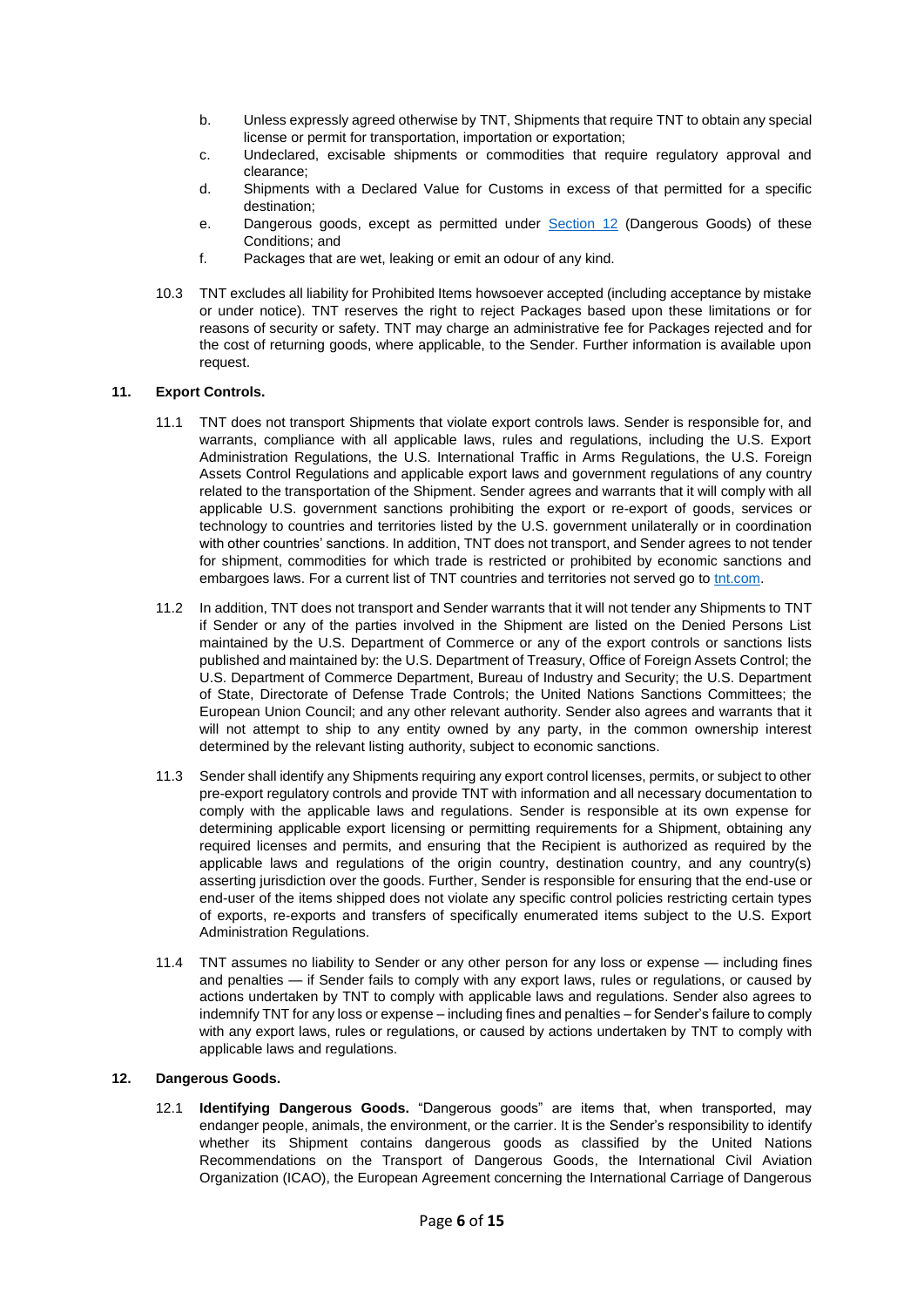Goods by Road (ADR), the International Air Transport Association (IATA), and applicable laws and regulations.

- 12.2 **Restricted Service.** Except in the circumstances stated in this Section, TNT does not perform services regarding dangerous goods. TNT may, at its discretion, accept specific dangerous goods, but only after TNT and Sender/Recipient have agreed on specific dangerous goods related requirements. Details for TNT's specific requirements, together with the procedure for applying for 'approved customer status' are available from TNT customer service.
- 12.3 **Additional Fees.** A dangerous goods surcharge will apply to Shipments containing dangerous goods. Surcharges are based on classification and type of special handling required, including whether the items need to be accessible during transit.
- 12.4 **Dangerous Goods Regulations.** All Packages containing dangerous goods must comply with all applicable laws and regulations, including the ICAO Technical Instructions for the Safe Transport of Dangerous Goods by Air and the IATA Dangerous Goods Regulations. Dangerous goods Shipments subject to the ADR need special transport arrangements and Senders with approved customer status must contact TNT to make arrangements prior to shipping.
- 12.5 **Shipment Preparation.** Senders with approved customer status are responsible for identifying, classifying, packaging, marking, labelling and completing documentation for dangerous goods Shipments, in compliance with all applicable international treaties, laws and regulations. The Sender is also responsible for ensuring the Recipient complies with all applicable treaties, laws and regulations. Each Shipment must be accompanied by appropriate dangerous goods documentation (e.g. the IATA Shipper's Declaration for Dangerous Goods form) when required. TNT may require Sender to hire a trained pack-and-ship vendor to resolve a problem with an undeliverable dangerous goods Shipment. The Sender must provide all required information and complete all boxes pertaining to dangerous goods on the Waybill. Senders utilizing electronic systems to ship dangerous goods must select, as appropriate to the electronic system, the special services, handling or flag to indicate that their Shipment contains dangerous goods.
- 12.6 **Packaging.** TNT packaging may not be used to ship dangerous goods (including dry ice), with the exception of biological substances, Category B (UN 3373), which may be shipped in TNT Medpak packaging.
- 12.7 **Tender and Delivery of Dangerous Goods.** Not all TNT locations accept dangerous goods. Certain TNT locations do not accept specific classes of dangerous goods and dangerous goods are not accepted to ship via all Transportation Services. TNT reserves the right to refuse dangerous goods at any location where they cannot be accepted in accordance with applicable law or at TNT 's discretion. If not dropped off at a staffed location that accepts dangerous goods, the Shipment must be tendered to TNT via a scheduled pickup at the customer location.
- 12.8 **No Rerouting.** Dangerous goods may not be rerouted to an address other than the original intended Recipient's address provided by the Sender.
- 12.9 **Potential Sender Liability.** Applicable laws or regulations may require TNT to report improperly declared or undeclared Shipments of dangerous goods to the appropriate regulatory or government authorities. The Sender may be subject to fines and penalties under applicable law.

### <span id="page-6-0"></span>**13. Customs Clearance.**

- 13.1 Shipments that cross national borders may be cleared through customs. The Sender is responsible for making sure goods are shipped in compliance with all customs regulatory requirements, for providing all documentation and information required for the clearance, and for representing and warrantying that all statements and information it provides relating to the goods and the clearance of the Shipment are and continue to be true, correct and complete, including the appropriate Harmonized System Code. Shipments requiring documentation in addition to a Waybill (e.g., a commercial invoice) may require additional transit time. TNT reserves the right at TNT's sole discretion to charge Sender with any penalties, fines, damages or other costs or expenses, including storage fees, resulting from an enforcement action by any competent government authority, or by Sender's failure to comply with the obligations hereby laid out.
- 13.2 The Sender is responsible at its own expense for making sure goods shipped internationally are acceptable for entry into the destination country under the applicable laws and complying with all licensing or permitting requirements when applicable.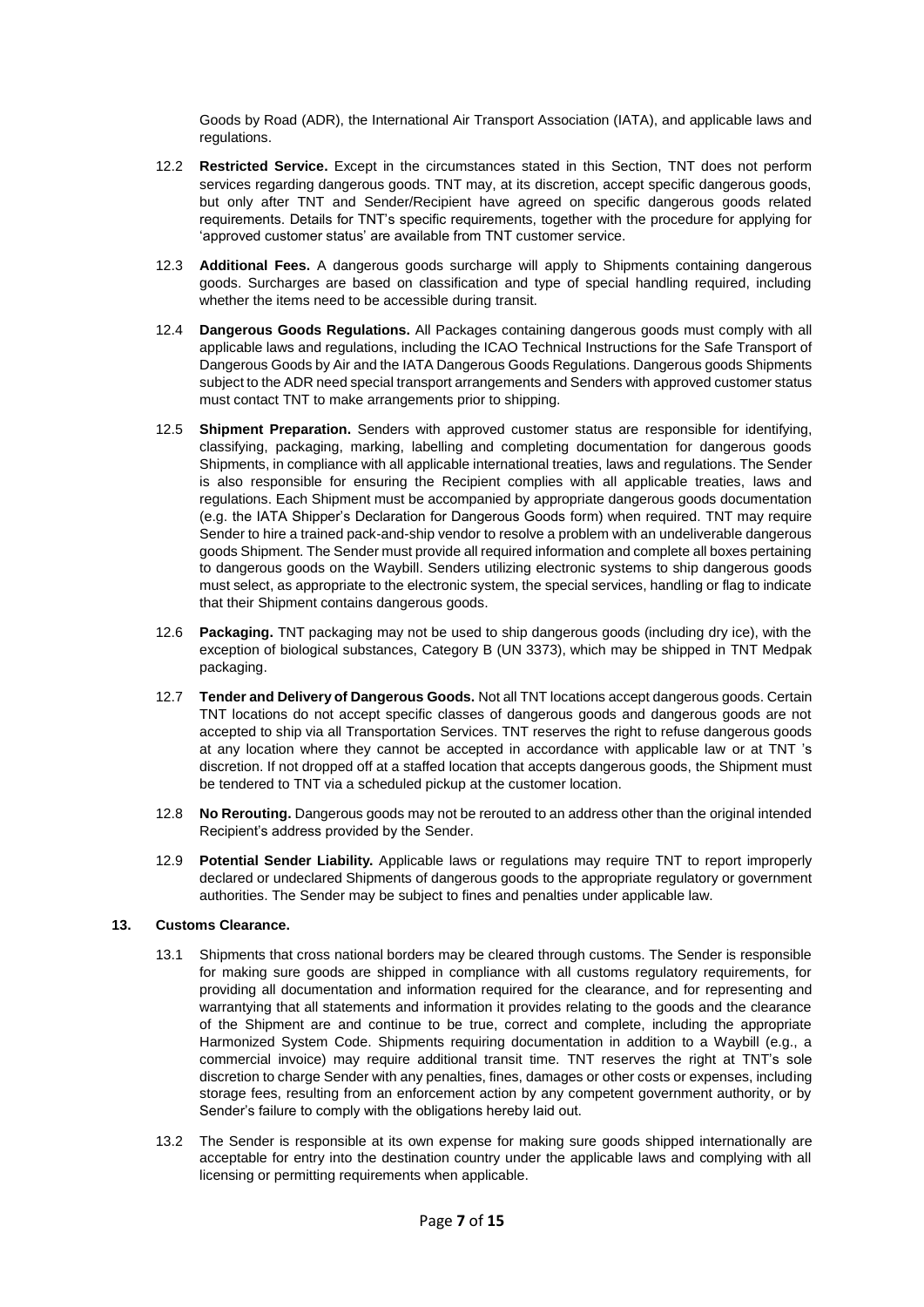- 13.3 The Sender may also be required to provide additional information to obtain clearance from other regulatory agencies in the destination country prior to delivery to the Recipient. Shipments that contain goods or products that are regulated by multiple government agencies within other destination countries (such as the national agencies responsible for food safety, public health protection, pharmaceuticals, medical products, plant and animal, telecommunication and other electronic equipment standards, and comparable agencies) may require additional time for clearance. All charges for sending to and return from countries where entry is not permitted will be charged to the Sender.
- 13.4 When Shipments are held by customs or other agencies due to incorrect or missing documentation, TNT may attempt to notify the Recipient. If local law requires the correct information or documentation to be submitted by the Recipient and the Recipient fails to do so within a reasonable time as TNT may determine, the Shipment may be considered undeliverable subject to applicable laws (see [Section 18](#page-9-0) (Undeliverable Shipments)). If the Recipient fails to supply the required information or documentation and local law allows the Sender to provide the same, TNT may attempt to notify the Sender. If the Sender also fails to provide the information or documentation within a reasonable time as TNT may determine, the Shipment will be considered undeliverable subject to applicable laws. TNT assumes no responsibility for its inability to complete a delivery due to incorrect or missing documentation, whether or not TNT attempts to notify the Recipient or Sender.
- 13.5 Where permissible by local law, TNT will provide customs clearance of international Shipments. TNT will submit the Shipment information to customs and other regulatory agencies for clearance. TNT may charge an ancillary clearance service fee, where applicable, on international Shipments for clearance processing, for disbursing duties and taxes to a customs agency on behalf of the payer, for Services requested by the Sender, Recipient or third party, or to recover the costs passed to TNT by the regulatory agency for regulatory filing. The types and amounts of fees vary by country.
- 13.6 TNT will act as agent for Sender or Recipient (as applicable) solely for the purpose of clearing and entering the Shipment through customs. When applicable and appropriate, Sender shall authorize TNT, or the broker designated by TNT, to make and file customs declarations and all related actions as a direct representative, in the name of and on behalf of and at the risk of the Sender or Recipient. Sender shall ensure Recipient authorizes TNT in accordance with this provision, when applicable.
- 13.7 In some instances, at the discretion of TNT, TNT may accept instructions to use a designated customs broker other than TNT (or the broker selected by TNT) or the broker designated by the Sender. In any event, TNT (or the broker selected by TNT) reserves the right to clear the Shipment if the broker cannot be determined or will not perform clearance, or if complete broker information is not provided to TNT (including name, address, phone number and postal code).

## **14. Duties and Taxes.**

- 14.1 In order to complete clearance of certain items through customs, TNT may disburse duties and taxes as assessed by customs officials on behalf of the payer and assess a surcharge for doing so. For all Shipments, TNT may contact the payer and require confirmation of reimbursement arrangements as a condition to completion of clearance and delivery, and at the discretion of TNT, require payment of duties and taxes before release of the Shipment to the Recipient. Contact TNT customer service for further details.
- 14.2 In the event the accuracy or propriety of duties and taxes assessed on a Shipment is disputed, TNT or its designated broker may review the shipping documents tendered with the Shipment. If TNT determines that the duties and taxes were properly assessed, the Sender agrees to pay the duties and taxes or the Sender undertakes that the Recipient pays, as applicable.
- 14.3 In the event TNT disburse duties, taxes or other fees to a customs agency, on behalf of the payer, the payer will be assessed an ancillary clearance service fee based on a flat rate or a percentage of the total amount advanced. This ancillary clearance service fee will vary depending upon the destination country. For more information on the ancillary clearance service fee charged, see the 'additional services and surcharges' page on [tnt.com.](https://tnt.com/)
- 14.4 If the Sender fails to designate a payer on the Waybill, duties and taxes will automatically be billed to the Recipient where allowed.
- 14.5 Regardless of any payment instructions to the contrary, the Sender is ultimately responsible for payment of duties and taxes and all fees and surcharges related to TNT's disbursement of duties and taxes if payment is not received. If a Recipient or a third party from which reimbursement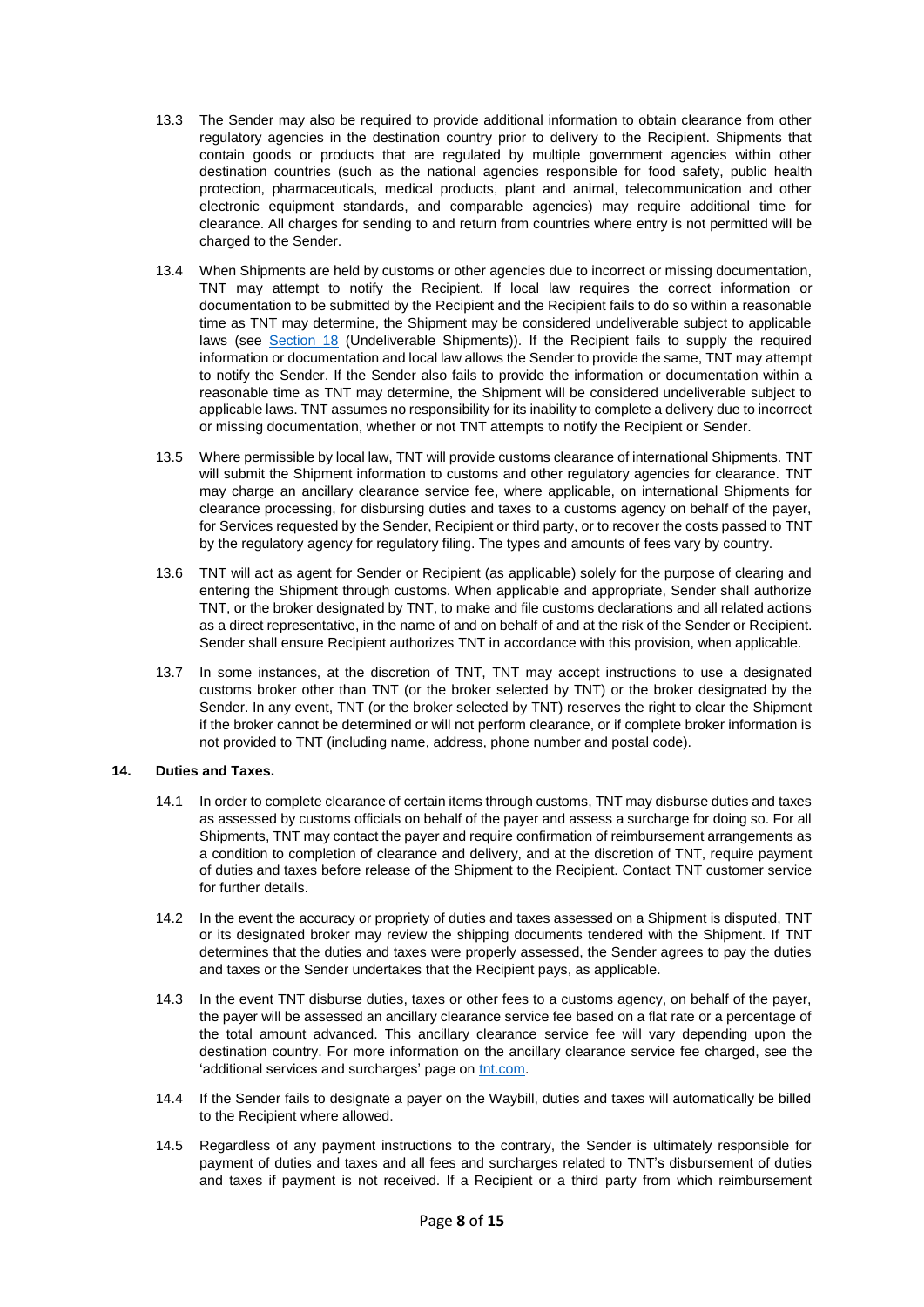confirmation is required refuses to pay the duties and taxes upon request, TNT may contact the Sender, for the same. If the Sender refuses to make satisfactory arrangements to reimburse TNT, the Shipment may be returned to the Sender (in which case, Sender will be responsible both for original and return charges) or placed into a temporary storage, general order warehouse or a customs-bonded warehouse or considered undeliverable. If Transportation Charges for a Shipment are billed to a credit card, TNT reserves the right to also settle uncollected duties and taxes charges associated with that Shipment to the credit card account.

- 14.6 Subject to the options available at specified locations, if TNT cannot obtain satisfactory confirmation of arrangements to reimburse it for amounts to be disbursed for duties and taxes, a Shipment might be delayed. Such delays, or any other failure to comply with these Conditions, constitute liabilities not assumed.
- 14.7 Payment for duties and taxes will be made by one of the following means at the sole discretion of TNT: cash, check (personal or business, provided valid identification is offered), credit card, money order, traveler's check, or debit or deferment account. TNT does not accept prepayment of duties and taxes.
- 14.8 TNT assumes no responsibility for Shipments abandoned in customs, and such Shipments may be considered undeliverable.
- **15. Routing.** TNT determines the routing of all Shipments. The routing may change from time to time without notice. TNT cannot disclose its route details or detailed network security measures, in order to protect the goods travelling therein. Audits on TNT network locations or vehicles are also therefore not allowed, unless there is a statutory or legal requirement.

#### **16. Delivery.**

- 16.1 Shipments are delivered to the Recipient's address subject to Sections [16.7](#page-8-0) and [16.8](#page-8-1) below. There is no obligation to deliver a Shipment to the Recipient personally. TNT may deliver a Shipment to the Recipient or any other person appearing to have authority to accept delivery of the Shipment on Recipient's behalf. Shipment addresses should always include the complete address of the Recipient, their telephone number and email address.
- 16.2 Post office box addresses may be used for certain international locations, provided that the Sender provides TNT with the Recipient's telephone number in order to facilitate delivery.
- 16.3 TNT will not be liable in any circumstances for any claim, which relates to seizure or detention of goods in the course of transit by Customs or other government authorities.
- 16.4 Shipments to hotels, hospitals, government offices or installations, university campuses or other facilities which have a mail room or central receiving area may be delivered to the mail room or central receiving area, unless stated or agreed otherwise by TNT prior to shipping.
- 16.5 TNT will treat any requested change to an address that is not a reroute or an address correction as a new Shipment, and new Transportation Charges may apply.
- 16.6 Saturday delivery, if available, will be subject to a special handling fee in those countries where Saturday is not a regular Business Day.
- <span id="page-8-0"></span>16.7 TNT may refuse to pick up or deliver a Shipment, or use alternative pickup or delivery arrangements, to maintain the safety of its employees or in cases in which TNT believes that its Services may be used in violation of any applicable laws, regulations or rules.

#### <span id="page-8-1"></span>16.8 **Delivery Instructions from Recipient: B2C Shipments**

- a. At selected locations, TNT may deliver B2C Shipments in accordance with additional instructions received by TNT from the Recipient. The Sender expressly acknowledges and agrees that those instructions can alter the originally agreed delivery instructions or Delivery Commitment Time originally agreed between TNT and Sender.
- b. The Sender acknowledges and agrees that the instructions from the Recipient may relate, but are not limited, to: (i) postponing the delivery time; (ii) delivering to a neighbour, doorman or receptionist; (iii) delivering to another address or another person, provided such other address is within the same country as stated on the Waybill; (iv) providing instructions as to where to leave the B2C Shipment without obtaining a signature for delivery; (v) leaving the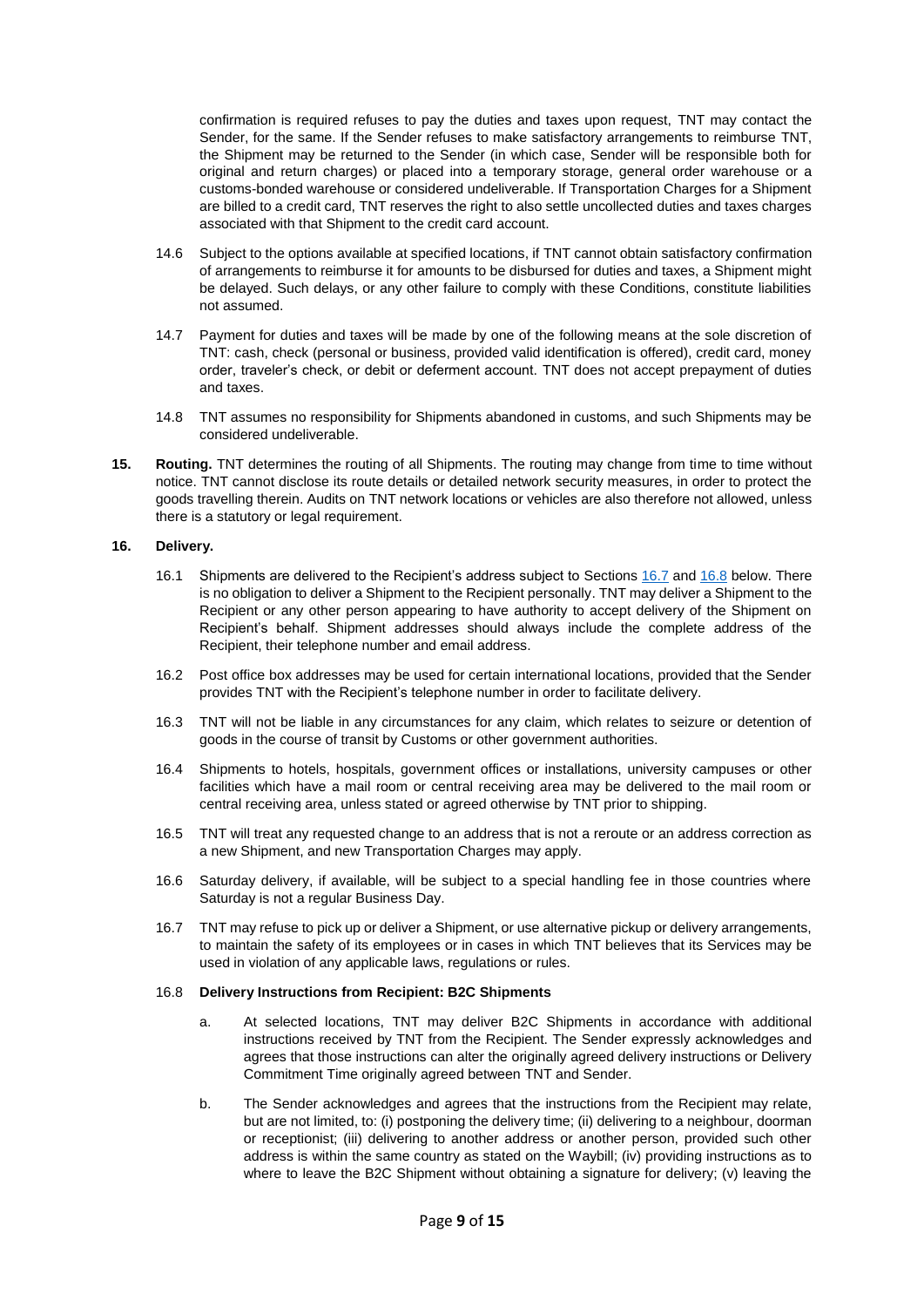B2C Shipment at a pick-up point (e.g. a retail location); or (vi) any combinations of the foregoing instructions. In case of annulment of (part of) the carriage before delivery by Sender and / or Recipient all Charges remain due and owed to TNT.

- c. TNT may change the availability of delivery options for B2C Shipments from time to time, depending on geographical and other limitations. For further information on delivery option availabilities and conditions se[e tnt.com.](https://tnt.com/)
- d. Should a Recipient provide additional delivery instructions for other than B2C shipments, then the Sender acknowledges and agrees to be bound by this Section 16.

### <span id="page-9-1"></span>**17. Redelivery.**

- 17.1 **Business Deliveries.** TNT will re-attempt delivery either automatically or upon request if: (a) no one at the Recipient address or a neighboring address is available to sign for the Shipment and there is no signature release on file; (b) the Sender has selected a TNT Delivery Signature Option and no eligible Recipient is available to sign for the Shipment; or (c) TNT determines that it may hold the Shipment. If the Business Delivery has not been delivered after three attempted deliveries or after being held for five Business Days from the date of first delivery attempt and, where applicable, has cleared customs in the destination country, it will be considered undeliverable (see [Section 18](#page-9-0) (Undeliverable Shipments)).
- 17.2 **Residential Deliveries and B2C Shipments.** If a Residential Delivery cannot be completed on the initial attempt at the Recipient address or a neighboring address, TNT may, at its discretion, either re-attempt delivery, hold the Shipment until receiving further delivery instructions from the Sender or Recipient, or deliver to a location to be determined by TNT. If a Residential Delivery cannot be delivered through a re-attempt(s), or the Sender or Recipient does not provide further delivery instructions, or TNT cannot facilitate delivery to another location to be determined by TNT, the Shipment may be considered undeliverable (see [Section 18](#page-9-0) (Undeliverable Shipments)).

### **18. Undeliverable Shipments.**

- <span id="page-9-0"></span>18.1 An undeliverable Shipment is one that cannot be delivered for reasons that include, but are not limited to, any of the following: (a) the Recipient's address is incomplete, illegible, incorrect or cannot be located, (b) the Recipient of a Shipment cannot be contacted or the Recipient fails to retrieve the Shipment, (c) the Shipment was addressed to an area not served by TNT, (d) the Recipient's place of business is closed (e) delivery is impossible because of the unavailability or refusal of an appropriate person to accept delivery or sign for delivery of the Shipment, (f) the Shipment is unable to clear customs, (g) the Shipment would likely cause damage or delay to other Shipments or property, or injury to persons, (h) the Shipment contains Prohibited Items, (i) the Recipient is unable or refuses to pay for a Bill Recipient Shipment, (j) the Shipment was improperly packaged, (k) the Shipment's contents or packaging are damaged to the extent that re-wrapping is not possible or (l) any of the reasons set forth in **Section 17** (Redelivery).
- 18.2 If a Shipment is undeliverable for any reason, TNT may attempt to notify the Sender to arrange for the return of the Shipment, without prejudice to any local regulatory constraints. If the Sender cannot be contacted within five Business Days or fails to give instructions within a reasonable period of time, TNT may return the Shipment to the Sender; or place the Shipment in temporary storage, a general order warehouse or customs-bonded warehouse or dispose of the Shipment. If a Shipment cannot be delivered, cleared through customs or returned, the Shipment may be transferred or disposed of by TNT. The Sender will be liable for any and all costs, Charges and fees incurred in returning, storing or disposing of an undeliverable Shipment, unless the Shipment was undeliverable due to the fault of TNT.
- 18.3 Shipments that cannot be returned due to local regulatory constraints will either be placed in temporary storage, a general order warehouse or a customs-bonded warehouse or disposed of in accordance with local law. The Sender agrees to pay any costs incurred by TNT in such placement or disposal.
- 18.4 Return Charges will be assessed to the Sender together with the original Charges, unless the Shipment was undeliverable due to the fault of TNT. Also included will be any other Charges incurred by TNT in the process of the return. For return of undeliverable Shipments containing dangerous goods, the Sender must supply a completed return Waybill and all other required documents.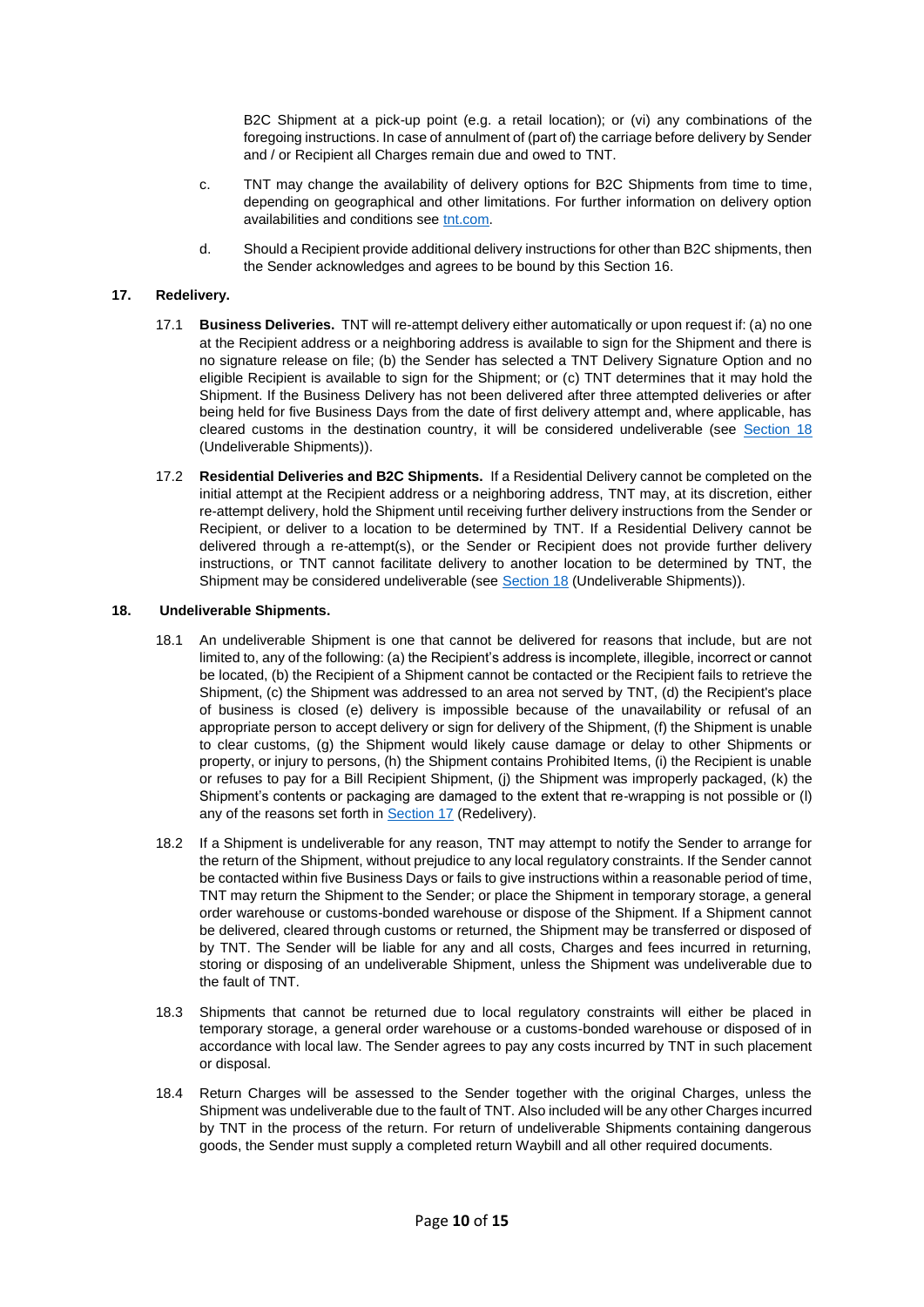**19. Delivery Times for Premium Products.** If TNT fails to deliver Express 9 am, 10am or noon products before the Delivery Commitment Time, in circumstances where such failure was not caused by events set out in [Section 21](#page-11-0) (Liabilities Not Assumed), and the Sender/Recipient payer notifies TNT of its claim in compliance with [Section](#page-12-0) 23 (Claims), TNT will only charge for the actual delivery service provided (e.g. before noon) rather than the quoted price for the originally requested service (e.g. before 9 am), within the same Express product category. TNT will refund or credit to the applicable invoice the difference in price, at its option.

# <span id="page-10-2"></span>**20. Limits of Liability.**

- 20.1 **Standard Limits of Liability for Transportation Services.** TNT's liability for loss, damage or delay in connection with the provision of Transportation Services will be limited to the higher of a) the amount provided by the applicable Conventions or b) US\$100 per Shipment (unless the Sender elects to pay an additional charge to specify Enhanced Liability or Insurance as described in Sections [20.3](#page-10-0) and [20.4\)](#page-10-1). TNT will also apply such limits to all claims arising out of the provision of domestic Transportation Services in the absence of any mandatory or lower liability limits in the applicable national transport laws (unless the Sender elects to pay an additional charge to specify Enhanced Liability or Insurance as described in Sections [20.3](#page-10-0) and [20.4\)](#page-10-1).
- <span id="page-10-3"></span>20.2 **Limits of Liability for Other Claims.** If not governed by Section [20.1](#page-10-2) (Standard Limits of Liability for Transportation Services), TNT's liability for loss, damage, delay or any other claim in connection with the provision of Ancillary Services, or other breach of contract is limited to 3.40 Euros per kilogram, in all cases not exceeding a maximum liability of 10,000 Euros per event or series of connected events.
- <span id="page-10-0"></span>20.3 **Maximum Liability: Enhanced Liability** (not offered in all locations – contact TNT customer service for details).
	- a. In locations where TNT offers Enhanced Liability, the Sender may elect to pay an additional charge to specify an Enhanced Liability Waybill, above the limits stated in the preceding Sections [20.1](#page-10-2) an[d 20.2.](#page-10-3)
	- b. The Enhanced Liability specified represents TNT's maximum liability in connection with the Shipment. The Enhanced Liability only applies in case TNT is liable pursuant to the Conventions or the national transport laws mandatorily applicable to a Shipment.
	- c. Unless otherwise specified by TNT, the maximum Enhanced Liability is 25,000 Euro per Shipment (excluding document shipments – see below).
	- d. TNT's liability for proved loss or damage or any other claim in connection with document Shipments will not exceed the Shipment's reconstruction value, with a maximum of 500 Euros per document Shipment unless specified otherwise by TNT. Enhanced Liability is not available for all document Shipments. Se[e tnt.com](https://tnt.com/) or contact TNT customer service for further information on eligibility.
- <span id="page-10-1"></span>20.4 **Insurance** (not offered in all locations – contact TNT customer service for details).
	- a. In locations where TNT offers Insurance, the Sender may elect to pay an additional charge to select Insurance on the Waybill, above the limits stated in the preceding Sections [20.1](#page-10-2) an[d 20.2.](#page-10-3)
	- b. The Insurance specified represents the maximum amount for which TNT assumes risk in connection with the Shipment.
	- c. Unless otherwise specified by TNT, the maximum Insurance is 25,000 Euros per Shipment.
	- d. TNT's Insurance coverage is limited as provided under Institute Cargo Clause A.
	- e. TNT's liability for proved loss or damage or any other claim in connection with document Shipments will not exceed the Shipment's reconstruction value, with a maximum of 500 Euros per document Shipment unless specified otherwise by TNT. Insurance is not available for all document Shipments. See [tnt.com](https://tnt.com/) or contact TNT customer service for further information on eligibility.
- 20.5 If the Sender elects Enhanced Liability or Insurance, **the following conditions apply**:
	- a. Exposure to and risk of any loss in excess of the declared value is assumed by the Sender.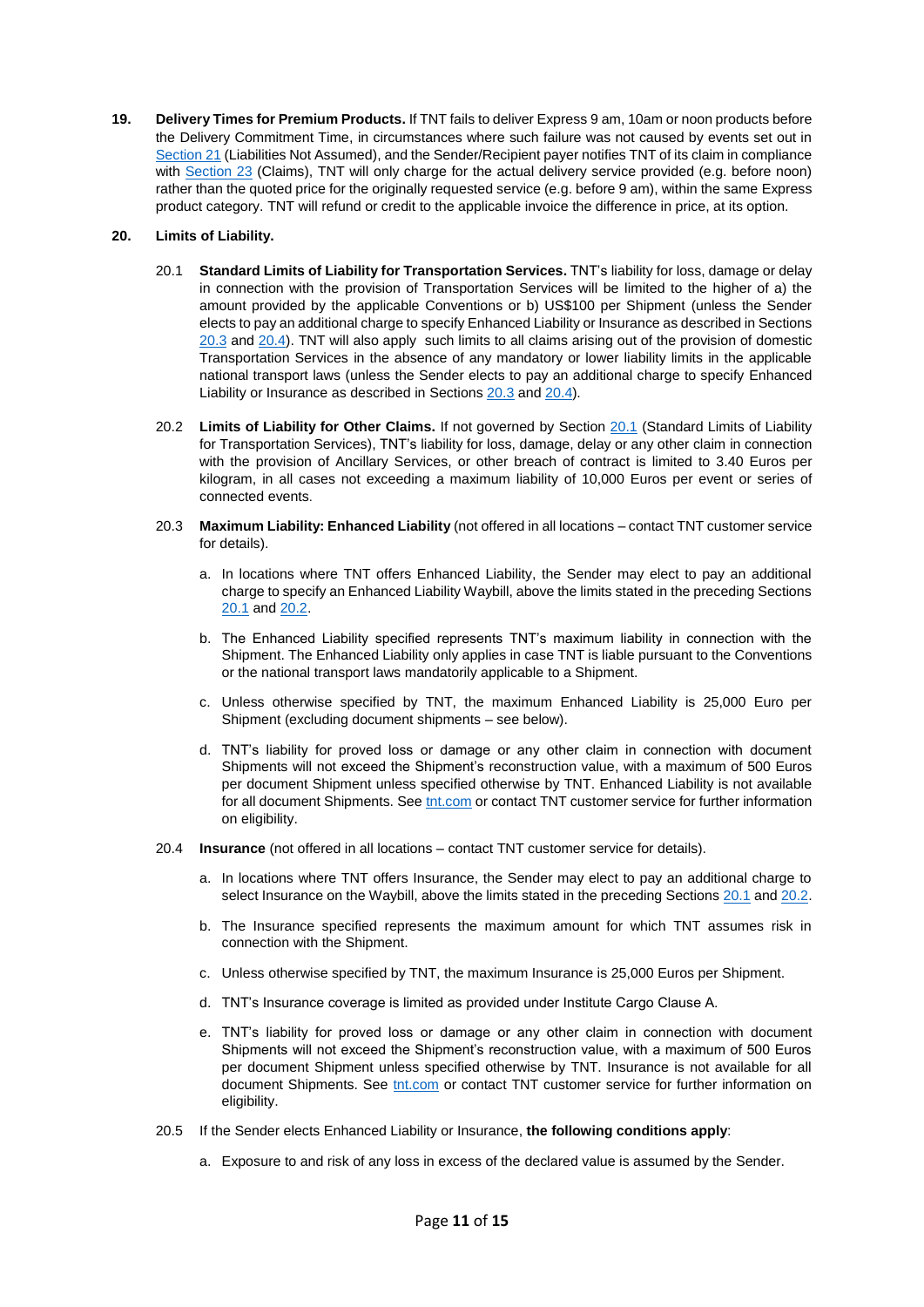- b. A fee will be assessed based on the declared value and may differ per Shipment origin. Contact TNT customer service for details.
- c. TNT's liability for proved loss, damage, delay or any other claim in connection with the Shipment will not exceed the Shipment's repair cost, its depreciated value or its replacement cost, whichever is less. TNT is entitled to require independent proof of the value of the contents of a Shipment for which a claim is made.
- d. No compensation is available for (i) losses of a consequential nature, or (ii) delays or loss arising as a result of the Sender's breach of its obligations under these Conditions.
- e. No compensation is available for losses relating to Ancillary Services.
- f. Any attempt to declare a value for Enhanced Liability, Insurance or customs in excess of the maximum amounts allowed in these Conditions is null and void. Such declared value automatically will be reduced to the authorized limits for the Shipment. TNT's acceptance for carriage of any Shipment bearing a declared value in excess of the maximum amounts allowed does not constitute a waiver of any provision of these Conditions. TNT cannot honor requests to change the declared-value information on the Waybill after tender to TNT.
- g. When the Sender has not specified the Enhanced Liability or Insurance of each individual Package on the Waybill but has specified a total declared value for the Shipment as a whole, the declared value of each Package will be determined by dividing the total declared value by the number of Packages on the Waybill. In no event may the declared value of any Package in a Shipment exceed the declared value of the Shipment.
- 20.6 **Unique Items.** TNT's liability for Shipments containing Unique Items, whether in whole or in part is limited to the relevant Convention limit or mandatorily applicable local laws. Enhanced Liability and Insurance are not applicable to Shipments containing Unique Items.

### <span id="page-11-0"></span>**21. Liabilities Not Assumed.**

- 21.1 TNT assumes no liability for:
	- a. Subject to further limitations set out in these Conditions, any damages in excess of the Enhanced Liability or Insurance (as limited by Section [20.3](#page-10-0) (Maximum Liability: Enhanced Liability) and Section [20.4](#page-10-1) (Insurance)) or the limitation of liability as set forth in the applicable Convention or, for Shipments from and between specified locations within one country, by the applicable mandatory local law, whichever is greater, whether or not TNT knew or should have known that such damages might be incurred;
	- b. Special, incidental, consequential or indirect loss or damage, including to costs of alternative transport, loss of income, revenue, use or profits, anticipated savings, goodwill or loss of opportunity; and
- 21.2 Sender assumes all exposure to and risk of any loss, damage or delay beyond that expressly assumed by TNT in these Conditions. The Sender should arrange for its own insurance cover if desired. TNT does not provide insurance cover.
- 21.3 TNT assumes no liability, nor will TNT make any adjustment, refund, or credit of any kind for, any loss, damage, delay, mis-delivery, non-delivery, misinformation or failure to provide information, caused by or resulting from any of the following events (not an exhaustive list):
	- a. the act, default, or omission of the Sender, Recipient or any other party with an interest in the Shipment;
	- b. the nature of the Shipment or any defect, characteristic or inherent vice or fragility thereof;
	- c. violation of these Conditions, or other terms and conditions applicable to the Shipment including shipping a Prohibited Item, dangerous goods, the incorrect declaration of the cargo, securing, marking or addressing of Shipments;
	- d. fines, penalties, or other financial sums levied against Sender or Recipient by any regulatory authority or third party;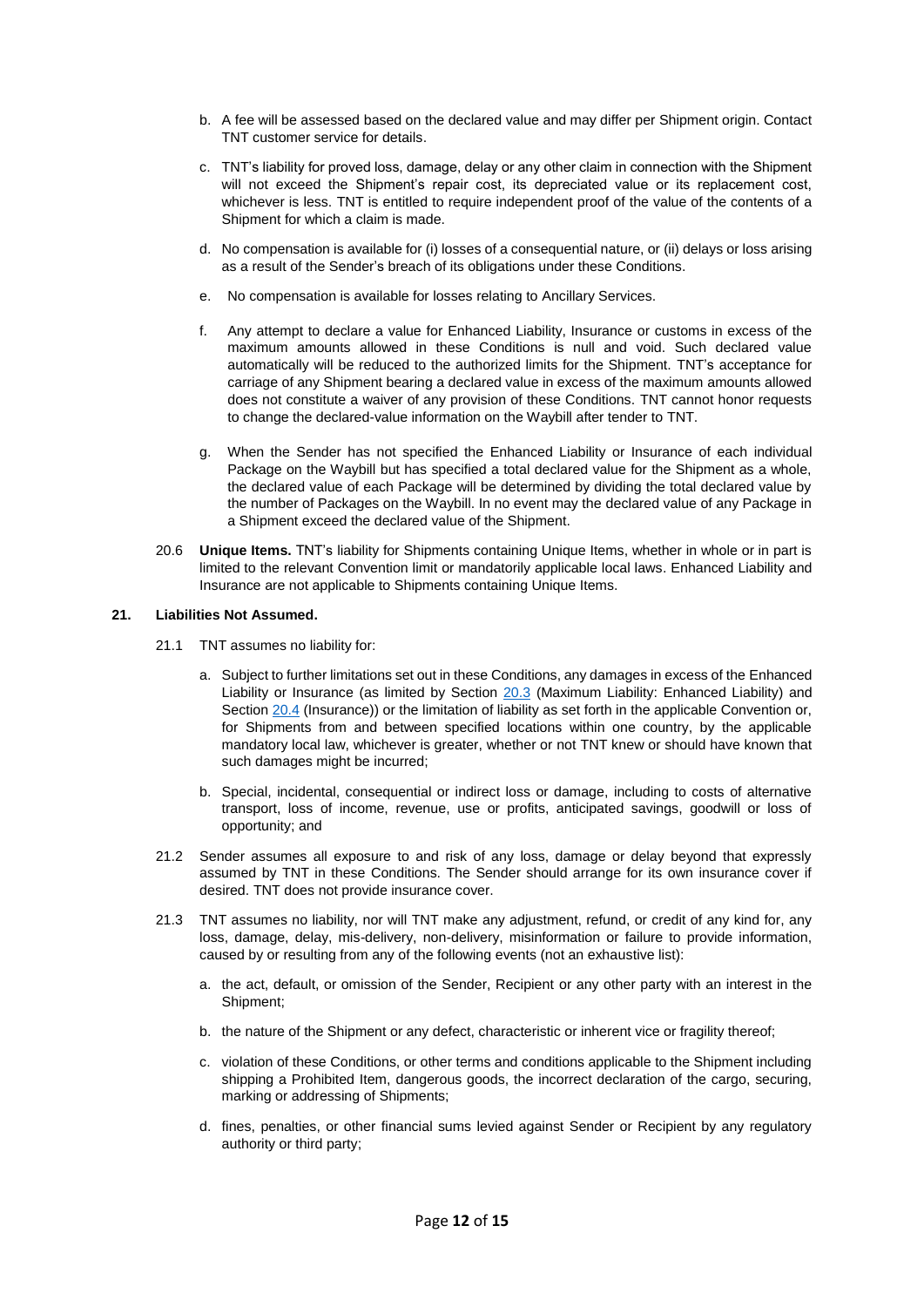- e. any events beyond the control of TNT including a pandemic or epidemic, perils of the air, public enemies, public or regulatory authorities acting with apparent or actual authority, acts or omissions of customs officials, riots, strikes or anticipated strikes, or other local disputes, civil commotion, hazards incident to a state of war or weather conditions, or national, international or local disruptions in air or ground transportation networks, criminal acts of any person(s) or entities including acts of terrorism, natural disasters, disruption or failure of communication and information systems (including TNT systems), mechanical delay or conditions that present a danger to TNT personnel;
- f. improper or insufficient packing, including the Sender's failure to use packaging approved by TNT where such approval is sought, recommended or required. In particular, computers, electronics, fragile items and alcohol must be packaged in accordance with TNT guidelines, available on *tnt.com*. Provision of packaging, or advice, assistance or guidance on the appropriate packaging of Shipments by TNT does not constitute acceptance of liability by TNT, unless TNT expressly states otherwise in writing;
- g. compliance with verbal or written delivery instructions from the Sender, Recipient or persons claiming to represent the Sender or Recipient;
- h. delay in delivery caused by adherence to TNT policies regarding the payment of Charges;
- i. the inability of TNT to provide a copy of the delivery record or a copy of the signature obtained at delivery;
- j. the erasure of data from or the loss or irretrievability of data stored on magnetic tapes, files or other storage media, or erasure or damage of photographic images or soundtracks from exposed film;
- k. TNT's failure to honor "package orientation" graphics (e.g., "UP" arrows, "THIS END UP" markings);
- l. TNT's failure or delay to notify the Sender or Recipient of any delay, loss or damage to a Shipment, incomplete, incorrect or inaccurate Recipient's or customs broker's address, incorrect, incomplete or missing documentation, or non-payment of duties and taxes necessary to release a Shipment;
- m. loss of or damage to any individual item for which TNT has no verifiable record of receipt, including in circumstances where, at the time of providing the Shipment to TNT, goods have been pre-loaded into a trailer, palletised or packaged in such a way that the number of items or contents of the Shipment cannot reasonably be checked;
- n. the loss of any personal or financial information, including social security numbers, dates of birth, driver's license numbers, credit or debit card numbers and financial account information;
- o. the Sender's failure to delete all Shipments entered into a TNT shipping system or device when the Shipment is not tendered to TNT;
- p. damages indicated by any shockwatch, tiltmeter or temperature instruments; and
- q. failing to meet the Delivery Commitment Time for any Shipments with an incomplete or incorrect address (se[e Section 18](#page-9-0) (Undeliverable Shipments)).
- 21.4 If TNT is not liable, including for any liability that exceeds the liability expressly assumed by TNT in these Conditions, the Sender will be liable and agrees to indemnify TNT and hold TNT harmless for any damage caused by the Shipment to TNT or to a third party or from any claim by a third party, notably the Recipient.

Any payment made by TNT pursuant to a claim of the Sender or of a third party will not be deemed to constitute an acceptance of liability, nor constitute a waiver of the provisions contained in this Section 21.

- <span id="page-12-0"></span>**22. No Warranties.** Save as expressly set out herein TNT makes no warranties, express or implied.
- **23. Claims.** TNT will only accept submission of a claim relating to a Shipment, if the claimant complies with any applicable Convention and the following procedure, failing which no claim may be brought against TNT: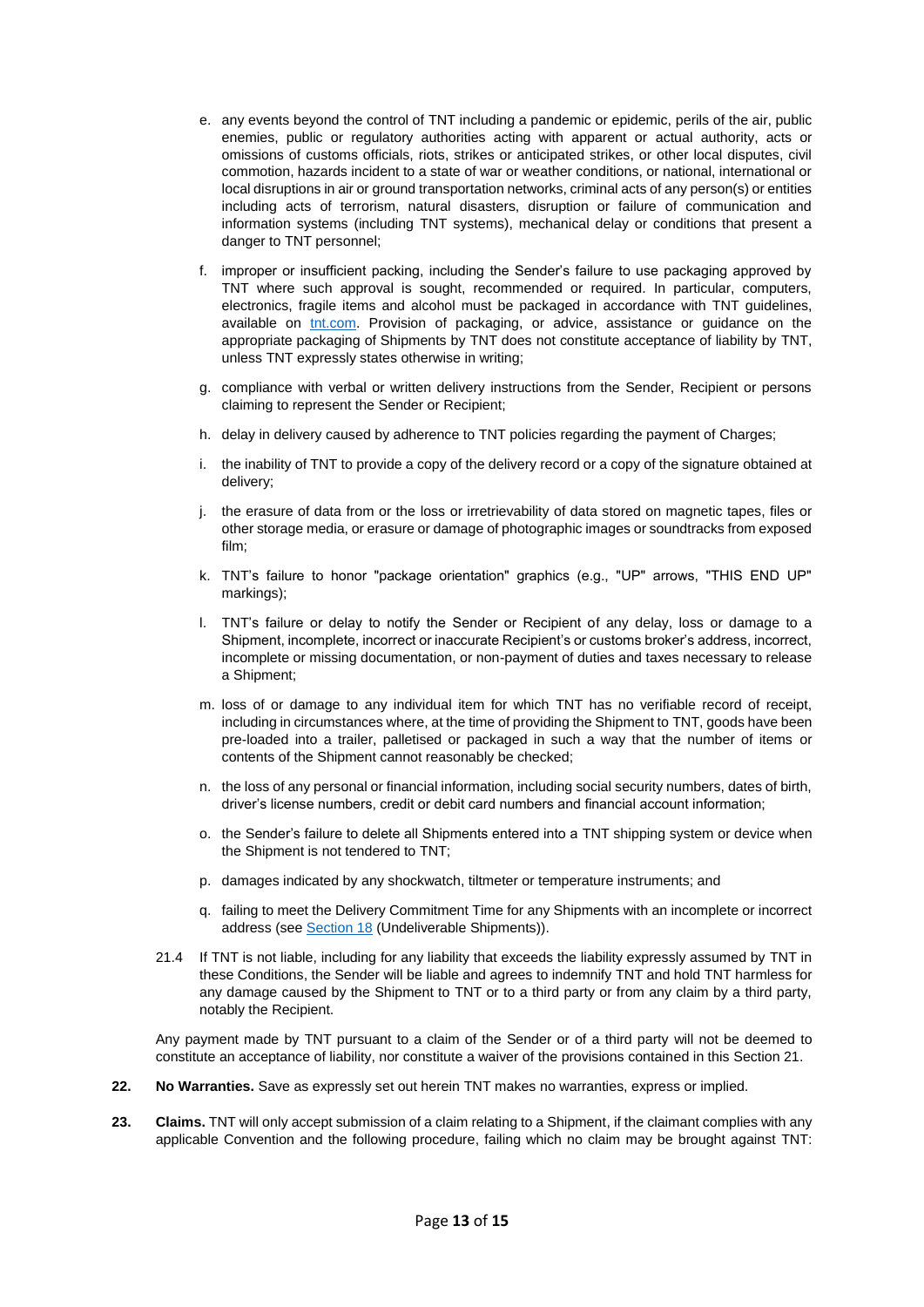### 23.1 **Providing Notice of a Claim.**

- a. All claims due to loss, damage (visible or concealed) or delay (including spoilage claims) or missing contents, must be notified to TNT within 21 days after (i) delivery of the Shipment (in the case of damage or delay), or (ii) the expected date for delivery (in the case of loss, non-delivery or mis-delivery).
- b. Receipt of the Shipment by the Recipient without such notice of damage on the delivery receipt is prima facie evidence that the Shipment was delivered in good condition.
- c. All such claims must be notified via [tnt.com](https://tnt.com/) or by contacting TNT customer service.
- 23.2 **Required information.** All notices of claim must include complete Sender and Recipient information, as well as the TNT tracking number, date of Shipment, number of pieces, and Shipment weight. As a pre-condition for TNT considering any claim for damage, the Recipient must make the contents, original shipping cartons and packaging available for inspection by TNT, either at the Recipient's premises or at a TNT facility, until the claim is concluded.
- 23.3 **Limitations.** TNT is not obligated to act on any claim until all Charges have been paid; the claimant cannot deduct the claim amount from those Charges. Only one claim can be filed in connection with a Shipment. Acceptance of payment of a claim will extinguish any right to recover further damages or to claim further compensation in connection with that Shipment. Senders or Recipients whose Packages were tendered to TNT through a package consolidator do not have any right to legal or equitable relief against TNT.
- 23.4 **Legal Actions.** The right to claim damages for an action arising out of carriage from TNT will be barred unless the claim is brought before an authorized court within two years from the actual date of delivery (in case of damage, shortage or delay) or the expected date for delivery (in case of loss, non-delivery, or mis-delivery), or within any applicable statute of limitations, whichever is shorter.
- **24. Subcontracting.** TNT reserves the right to subcontract the whole or part of any of the Services.

#### **25. Data Protection.**

- 25.1 Terms such as 'controller', 'personal data', 'data subject' and 'processing' shall have the meaning ascribed to them in the General Data Protection Regulation (EU) 2016/679 ("**GDPR**") and any other data protection laws and regulations that apply to the processing of any personal data ("**Personal Data**") under these Conditions (collectively "**Data Protection Law**").
- 25.2 TNT and Sender acknowledge that they are both controllers in their own right with respect to the processing of any Personal Data by or between parties under these Conditions.
- <span id="page-13-0"></span>25.3 In relation to the processing of any Personal Data under these Conditions, Sender represents to have complied with Data Protection Law, including providing the data subjects with the information in accordance with Data Protection Law, providing the information as contained in the TNT Privacy Notice a[t tnt.com](https://tnt.com/) and obtaining a legal ground in accordance with Data Protection Law, such as the performance of the contract, legitimate interests or consent.
- 25.4 Sender indemnifies TNT in respect of all costs, claims, damages and expenses suffered or incurred by TNT in connection with Sender's failure to comply with this Section 25.
- 25.5 Sender represents that the legal ground as set out under [Section 25.3](#page-13-0) (also) allows any transfer of Personal Data to TNT, its affiliates, branches, counsels, auditors or any third parties engaged by TNT to perform its obligations to Sender under these Conditions in any country both inside and outside of the European Economic Area ("**EEA**").
- 25.6 Any transfer of Personal Data from Sender to TNT, or vice versa, from the EEA or Switzerland to a country outside of the EEA or Switzerland is subject to the standard contractual clauses controllerto-controller (Decision 2004/915/EC) ("**SCC-CCs**") as meant in article 46(2)(c) GDPR, which are available here: https://ec.europa.eu/info/law/law-topic/data-protection/international-dimension-dataprotection/standard-contractual-clauses-scc\_en. For this purpose, the SCC-CCs are fully incorporated into these Conditions by reference. By accepting these Conditions, parties (a) are deemed to have signed the SCC-CCs (b) agree to the full content of the SCC-CCs and (c) shall comply with the conditions therein and (d) agree that any change or subsequent Decision and/or URL applies and replaces the Decision and/or URL as referred to in this Section 25.6. Under the SCC-CCs, TNT as controller will act as data exporter, also on behalf of its affiliates, and Sender as controller will act as data importer, or vice versa where applicable. The foregoing is without prejudice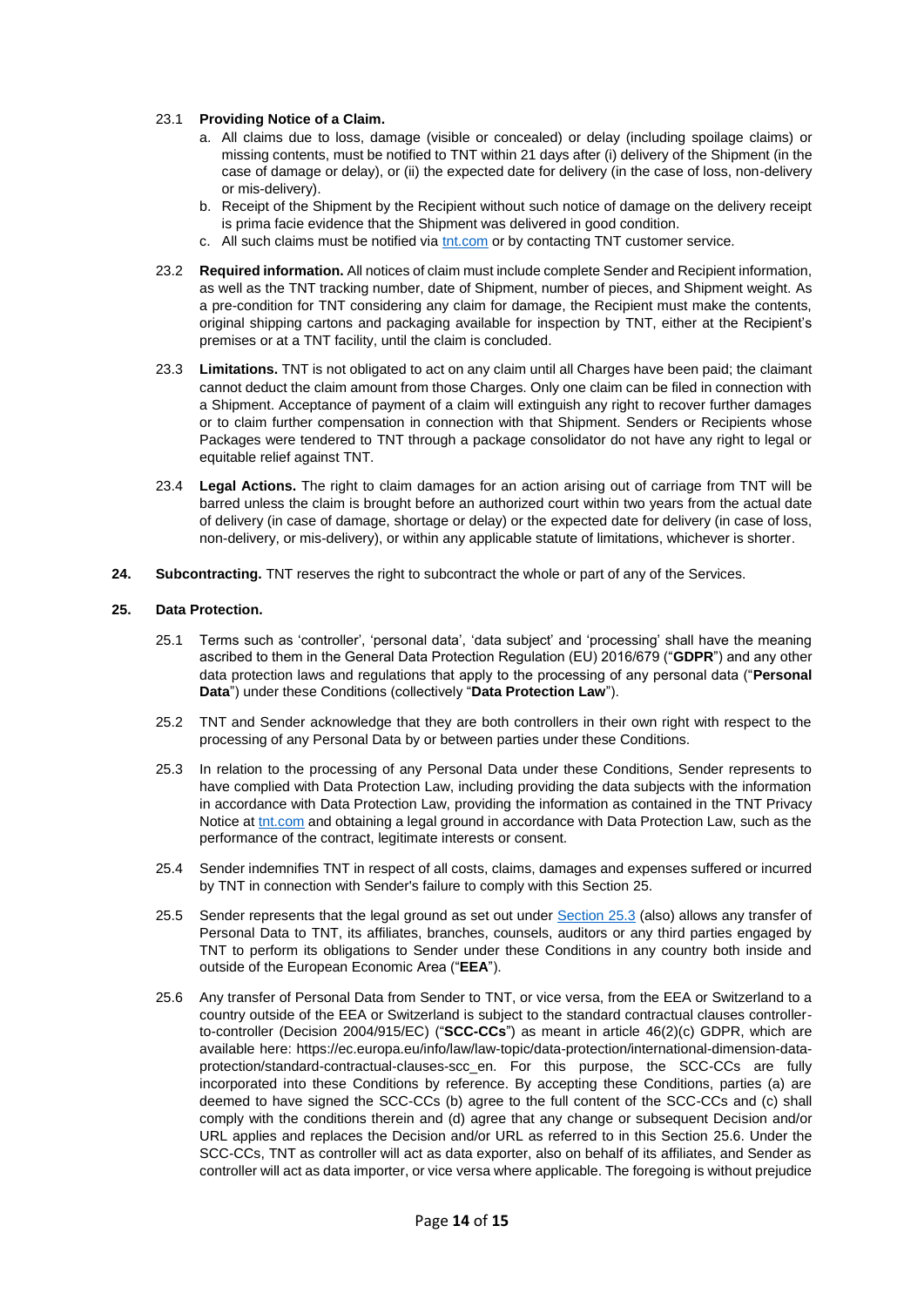to the right of TNT to solely decide to use another appropriate transfer mechanism in accordance with Data Protection Law. The Personal Data transferred may include individual Senders' and Recipients' contact details, such as names and addresses, necessary to enable the efficient provisioning of TNT's Services, such as the delivery of Packages and enabling track and trace functionalities, as further or otherwise set out in these Conditions and in accordance with the Annexes of the SCC-CCs.

- 25.7 If the Court of Justice of the European Union, local supervisory authority or similar governmental authority determines that any of the Conditions under this Section 25 and/or the SCC-CCs shall not or no longer be a lawful method to facilitate transfers of Personal Data outside of the EEA or Switzerland, parties shall negotiate in good faith an alternative method to facilitate such transfers in a lawful manner.
- **26. Entire Agreement.** These Conditions represent the entire agreement between the parties and, subject to [Section 1](#page-0-0) (Application), prevail over any other terms or conditions, oral or written. These Conditions cannot be overridden except by express agreement in writing between the parties.
- **27. Assignment.** Neither the rights nor the duties of either party under these Conditions may be assigned or delegated without the prior written consent of the other party, except that TNT may assign all or any part of its rights and delegate its duties under these Conditions to any of its affiliates. Without limiting the foregoing, these Conditions are binding upon and inure to the benefit of the parties and their permitted successors and assigns.
- **28. Non-Waiver.** Any failure by TNT to enforce or apply a provision of these Conditions does not constitute a waiver of that provision and does not otherwise impair TNT's right to enforce such provision.
- **29. Mandatory Law.** These Conditions do not exclude any liability where the exclusion of that liability is prohibited by law. Insofar as any provision contained or referred to in these Conditions may be contrary to any applicable mandatory international treaty, local law, government regulations, orders, or requirements, such provision will be limited to the maximum extent permitted and, as limited, will remain in effect as part of the agreement between TNT and the Sender. The invalidity or unenforceability of any provision will not affect any other part of these Conditions.
- **30. Mediation.** Belgian law allows the users of Belgian inbound or outbound postal services to request the intervention of the Ombudsman for the postal sector (Boulevard du Roi Alber II 8 bte 4, 1000 BRUXELLES (F); Koning Albert II-laan 8 bus 4, 1000 BRUSSEL (NL)) provided the user introduced its complaint beforehand with TNT. Such intervention is without prejudice to the provisions of these Conditions.
- **31. Governing Law and Jurisdiction.** Save as provided by any applicable Convention, these Conditions and any disputes arising from or related to Services performed by TNT pursuant thereto are subject to the laws and the courts of the country or territory where the Shipment is accepted by TNT for performance of the Services.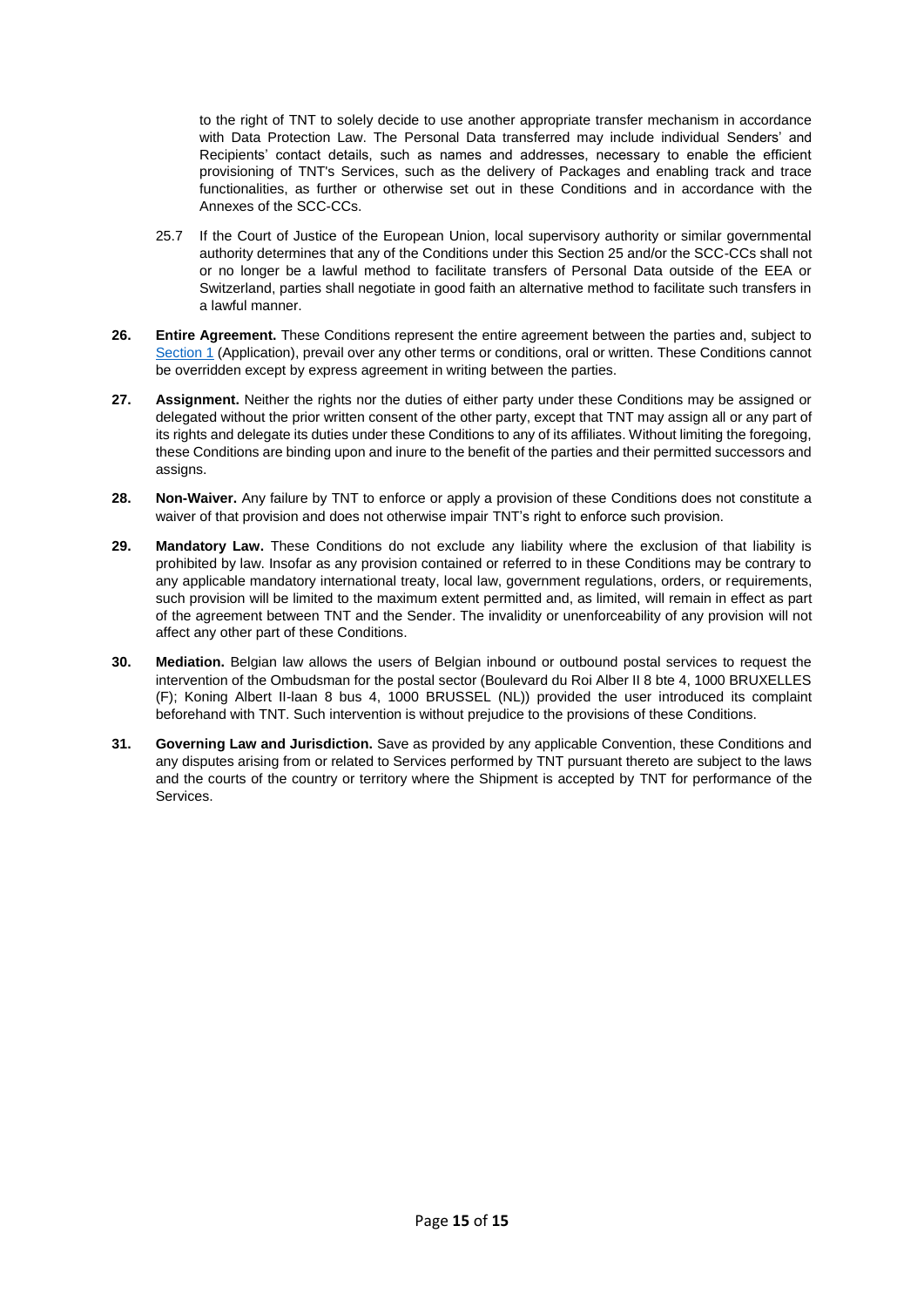## **ANNEX TO TNT TERMS AND CONDITIONS OF CARRIAGE FOR EUROPE**

### **APPLICABLE TO INTRA-UNITED KINGDOM SHIPMENTS ONLY**

### **(EFFECTIVE FROM 1 JUNE 2021)**

THE FOLLOWING CONDITIONS ARE SUPPLEMENTAL TO THE TNT TERMS AND CONDITIONS OF CARRIAGE FOR EUROPE ("**CONDITIONS OF CARRIAGE**") AND APPLY TO THE PROVISION OF TRANSPORTATION SERVICES WITHIN THE UNITED KINGDOM.

THESE SUPPLEMENTAL CONDITIONS SHOULD BE READ IN CONJUNCTION WITH THE CONDITIONS OF CARRIAGE.

THE SENDER SHOULD NOTE THAT THESE SUPPLEMENTAL CONDITIONS CONTAIN ADDITIONAL AND/OR DIFFERENT PROVISIONS TO THOSE SET OUT IN THE CONDITIONS OF CARRIAGE. IN PARTICULAR, THERE ARE DIFFERENT PROVISIONS FOR LIABILITY AND THE CLAIMS PROCESS FOR TRANSPORTATION SERVICES WITHIN THE UNITED KINGDOM, THAN THOSE SET OUT IN THE CONDITIONS OF CARRIAGE. THE SENDER SHOULD NOTE THESE SUPPLEMENTAL CONDITIONS **CAREFULLY** 

#### 1 **Defined Terms**

- 1.1 All references and defined terms shall have the same meaning as in the Conditions of Carriage.
- 1.2 The following additional defined terms shall apply in these Supplemental Conditions:

"**Conditions of Carriage**" means the TNT Terms and Conditions of Carriage for Europe.

"**Fashion Shipments**" means Shipments comprising Sets, cartons or Packages of clothing or fashion items.

"**International Shipment**" means a Shipment carried from the United Kingdom (including the Isle of Man) or the Channel Islands to a destination which is not in one of those countries.

"**Sets**" means a set consisting of hanging garments being up to 20 cm wide with a maximum length of 120cm.

"**Storage**" shall mean the retention of Fashion Shipments in TNT premises except where goods are held in the ordinary course of transit. Storage shall commence only when the goods have been unloaded at TNT premises and will terminate when the goods are reloaded for delivery at the Sender's request.

"**Supplemental Conditions**" means these supplemental terms and conditions as updated on [https://www.tnt.com/express/en\\_gb/site/terms-conditions.html](https://www.tnt.com/express/en_gb/site/terms-conditions.html) from time to time.

- 1.3 References to a statutory provision includes a reference to that statutory provision as from time to time amended, extended or re-enacted and any regulations made under it.
- 1.4 The headings in these Supplemental Conditions are for ease of reference only and shall not affect their interpretation.
- 1.5 In the event of any conflict between these Supplemental Conditions and the Conditions of Carriage, these Supplemental Conditions shall prevail.

## 2 **Contracting Party**

Your contract of carriage in respect of Shipments accepted in the United Kingdom is with FedEx Express UK Transportation Limited (previously known as TNT UK Limited). References to TNT shall be deemed to be references to FedEx Express UK Transportation Limited.

### 3 **Shipment, Loading and Unloading**

3.1 Unless TNT has agreed in writing to the contrary: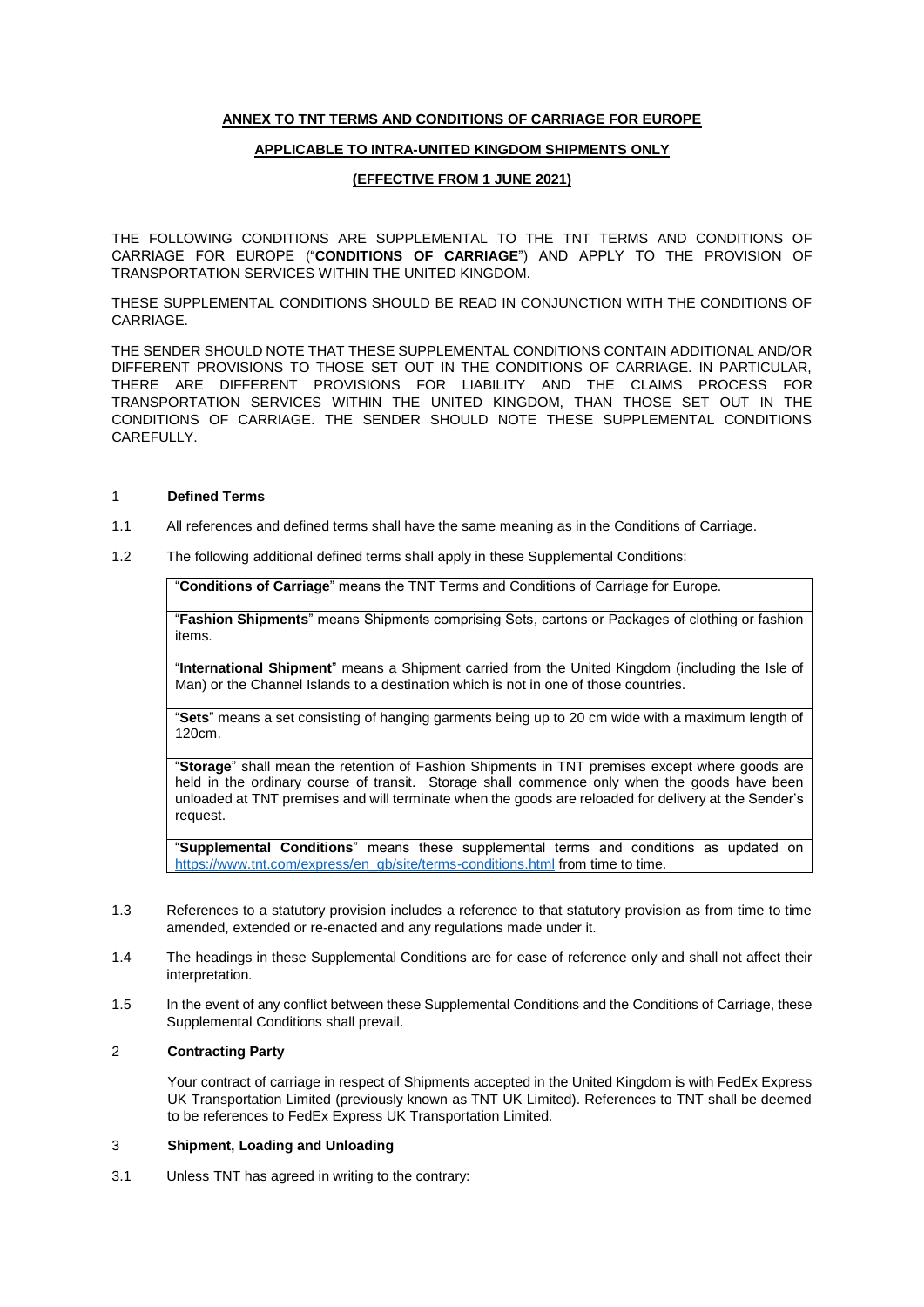- a. TNT shall not be under any obligation to provide any plant, power or labour as may be required for loading or unloading any Shipment other than that ordinarily expected to be carried by the vehicle in which Shipment is to be carried;
- b. The Sender warrants that any special appliances required for loading or unloading any Shipment that are not ordinarily expected to be carried by such vehicle will be provided by the Sender or the Recipient;
- c. TNT shall be under no liability whatsoever to the Sender for any damage whatsoever or howsoever caused if TNT is instructed by the Sender or the Recipient to load or unload any Shipment requiring special appliances whether or not such special appliances are provided or for any failed collection or delivery caused by the absence of any such special appliance required for loading or unloading.
- 3.2 The Sender will ensure that all items requiring carriage by TNT which weigh more than 25kg (twenty five kilograms) will have securely fixed to the outer surface of the Shipment a heavy weight label. The heavy weight label should be placed in a prominent and visible position.
- 3.3 The Sender shall indemnify TNT against all costs, expenses, liabilities, injuries, losses, damages, claims, demands, proceedings or legal costs which TNT suffers as a result of any assistance it provides in accordance with Supplemental Conditions 3.1a, 3.1b and/or 3.2.
- 3.4 The Sender warrants, represents and agrees that the value of any Shipment will not exceed £15,000.
- 3.5 In respect of Fashion Shipments, TNT reserves the right to move the Fashion Shipment from one Storage location to another.

### 4 **Unreasonable Detention**

4.1 The Sender shall be liable for any costs and expenses incurred by TNT due to the unreasonable detention of any vehicle, trailer or container but the rights of TNT against any other person in respect thereof shall remain unaffected.

### 5 **Carriage Not Using TNT's Usual Transportation Network**

Notwithstanding Section 24 of the Conditions of Carriage, the Shipment of Packages or Freight by rail, air or any other form of transportation not utilising TNT's usual UK domestic road transportation may be arranged by TNT on the instructions of the Sender. Such carriage shall be subject to the conditions of the relevant carrier contracted to carry the Shipment and TNT shall be under no greater liability to the Sender or Recipient than the liability such relevant carrier has to TNT.

## 6 **Transit and Delivery**

- 6.1 If TNT is unable to deliver a Shipment to the Recipient's address, TNT may, at TNT's discretion, deliver the Shipment to a neighbouring address unless the Sender has excluded such delivery option in accordance with Section 16.8 of the Conditions of Carriage. If a Shipment is delivered to an alternative address, TNT shall leave a contact card at the address specified on the Waybill identifying the alternative address. The Sender acknowledges and agrees that a delivery in accordance with this Supplemental Condition shall constitute delivery to the address specified on the Waybill.
- 6.2 TNT shall if required by the Sender sign a document prepared by the Sender acknowledging receipt of the Shipment but no such document shall be evidence of the condition of or the correctness of the declared nature, quantity or weight of the Shipment at the time it is received by the Carrier.
- 6.3 The Sender and Recipient acknowledge and agree that temporary holding of a B2C Shipment by TNT pursuant to the Recipient's instructions, e.g. to postpone the delivery, shall be considered part of the contract of carriage.
- 6.4 In the United Kingdom, TNT will only attempt to deliver the Shipment twice and not three times as set out in Section 17.1 of the Conditions of Carriage. The Shipment will be considered undeliverable after the second attempt.

# 7 **Charges**

7.1 Subject to Section 5 of the Conditions of Carriage, where a Shipment is carried for charges based on weight and no weight is stated on the Waybill or other delivery document the Shipper shall pay charges based on TNT's reasonable estimate of the weight of the Shipment.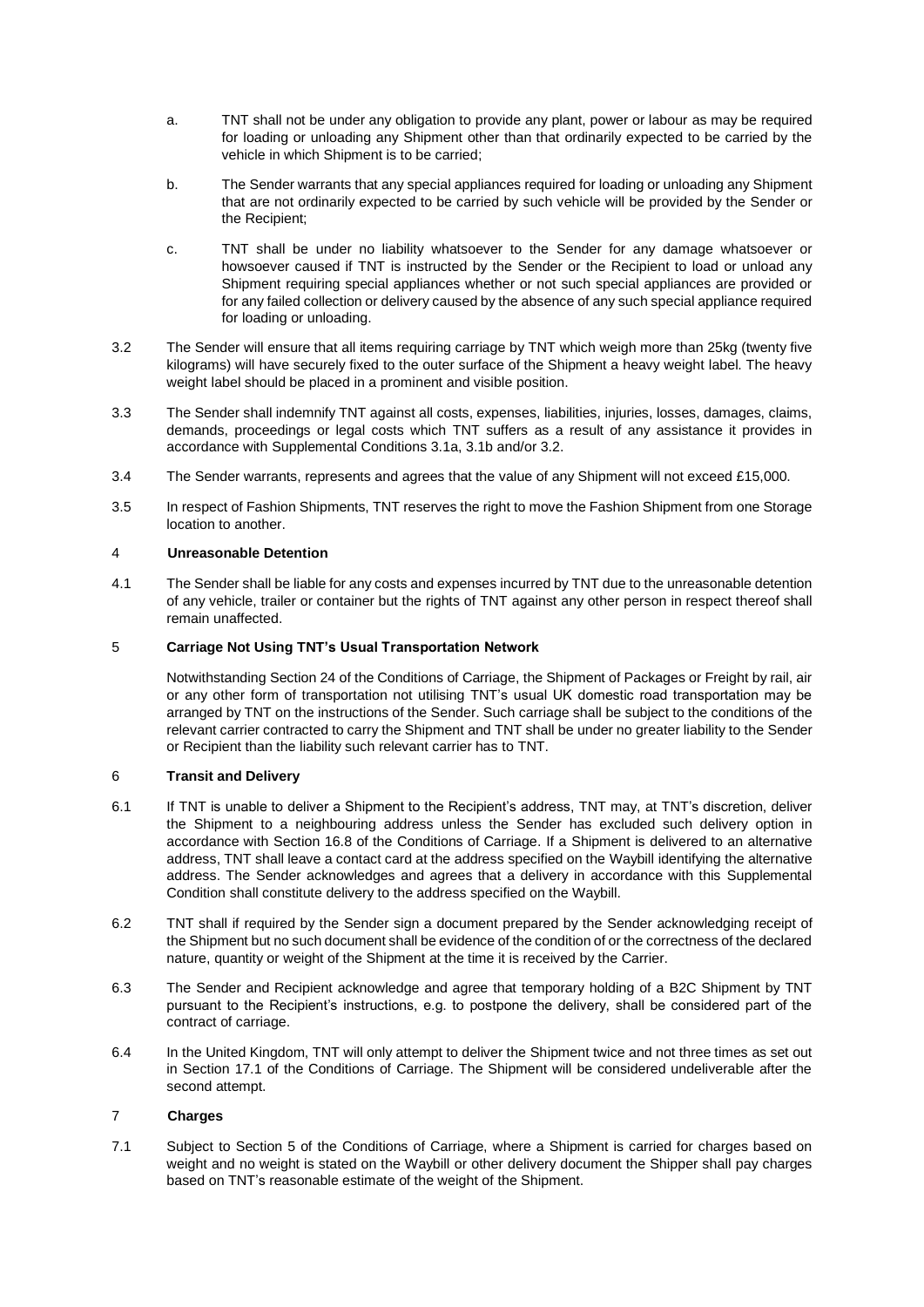7.2 The Sender agrees and acknowledges that if it is being charged a rate per parcel or item that all parcels or items will be charged at the applicable rate per parcel or item regardless of whether each parcel or item is sent separately or is banded to or attached to another parcel or item as determined by TNT in its absolute discretion.

### 8 **Special Delivery Instructions**

- 8.1 Notwithstanding anything to the contrary in the Conditions of Carriage, the Sender or the Recipient of a Shipment may give special instructions to TNT (by means of a TNT website or any other medium) to deliver the Shipment to another location/person (being for example a neighbour and/or neighbouring address) or the Recipient may indicate its wish to collect the Shipment from a location approved by TNT. Where the Sender and/or Recipient requests and TNT agrees to enable this special delivery instructions service, the following provisions shall apply:
	- 8.1.1 TNT furnishing any delivery receipt upon which is listed the alternative person and/or delivery location shall constitute proof of delivery of the Shipment;
	- 8.1.2 TNT shall not be liable for any loss or damage in any way as a result of TNT's performance of the special delivery instructions;
	- 12.2.3. the Sender shall indemnify TNT and hold TNT harmless from and against all claims, costs, liability and expenses (including reasonable lawyers fees and expenses) arising by reason of loss or damage to any Shipments as a result of providing the special delivery instructions service. TNT also reserves the right to charge the Sender an administration fee for providing the special delivery instructions service.
- 8.2 Where appropriate TNT may deliver the shipment to an address close to the delivery address if the Recipient of the Shipment is not available, at the Sender's risk.

### 9 **Standard Limits of Liability for Transportation Services**

- 9.1 The provisions of Section 20 of the Conditions of Carriage do not apply to the provision of Transportation Services within the United Kingdom. Instead, the provisions of this Supplemental Condition 9 shall apply.
- 9.2 Notwithstanding anything to the contrary in these Supplemental Conditions or the Conditions of Carriage, TNT's liability for death or personal injury caused by its negligence or for fraud is not limited.
- 9.3 Except as otherwise provided in these Supplemental Conditions the liability of TNT in respect of claims for loss, mis-delivery, late delivery, non delivery of or damage to goods comprising the Shipment howsoever sustained (including without limitation breach of contract, negligence, willful act or default) shall in all circumstances be limited to the lesser of:
	- a. the market value of the Shipment at the time of carriage; or
	- b. the cost of repairing any damage or of re-conditioning the goods or the part affected; or
	- c. £15 (fifteen pounds) per kilo to a maximum of £15,000 per Shipment,

and in respect of Fashion Shipments only (where for the avoidance of doubt the provisions of Supplemental Conditions 9.3a to 9.3c do not apply), shall in all circumstances be limited to:

- d. Fashion Shipments in transit £200 in respect of damage, loss or misdelivery per hanging garment, or cost of repair, or cost value, whichever is the lower, up to a maximum of £1,000 per Set. For non-hanging goods £15 per kilogram, or cost of repair, or cost value, whichever is the lower (where no weight has been declared then a notional weight of 20 kilograms per package will be applied). All claims relating to Fashion Shipments in transit shall be subject to a maximum liability of £5,000 per Fashion Shipment; or
- e. Fashion Shipments in Storage 50% of the Fashion Shipments in transit limits in Supplemental Condition 9.3d above. In the event of any claim TNT reserves the right to offset the value of any Fashion Shipments held in excess of the agreed stockhold against any alleged shortages,

#### PROVIDED THAT:

(i) in the case of delay, where the Sender can show TNT that it has suffered loss, TNT's liability is limited to refunding the charge the Sender had paid TNT in respect of that Shipment or the part which was delayed;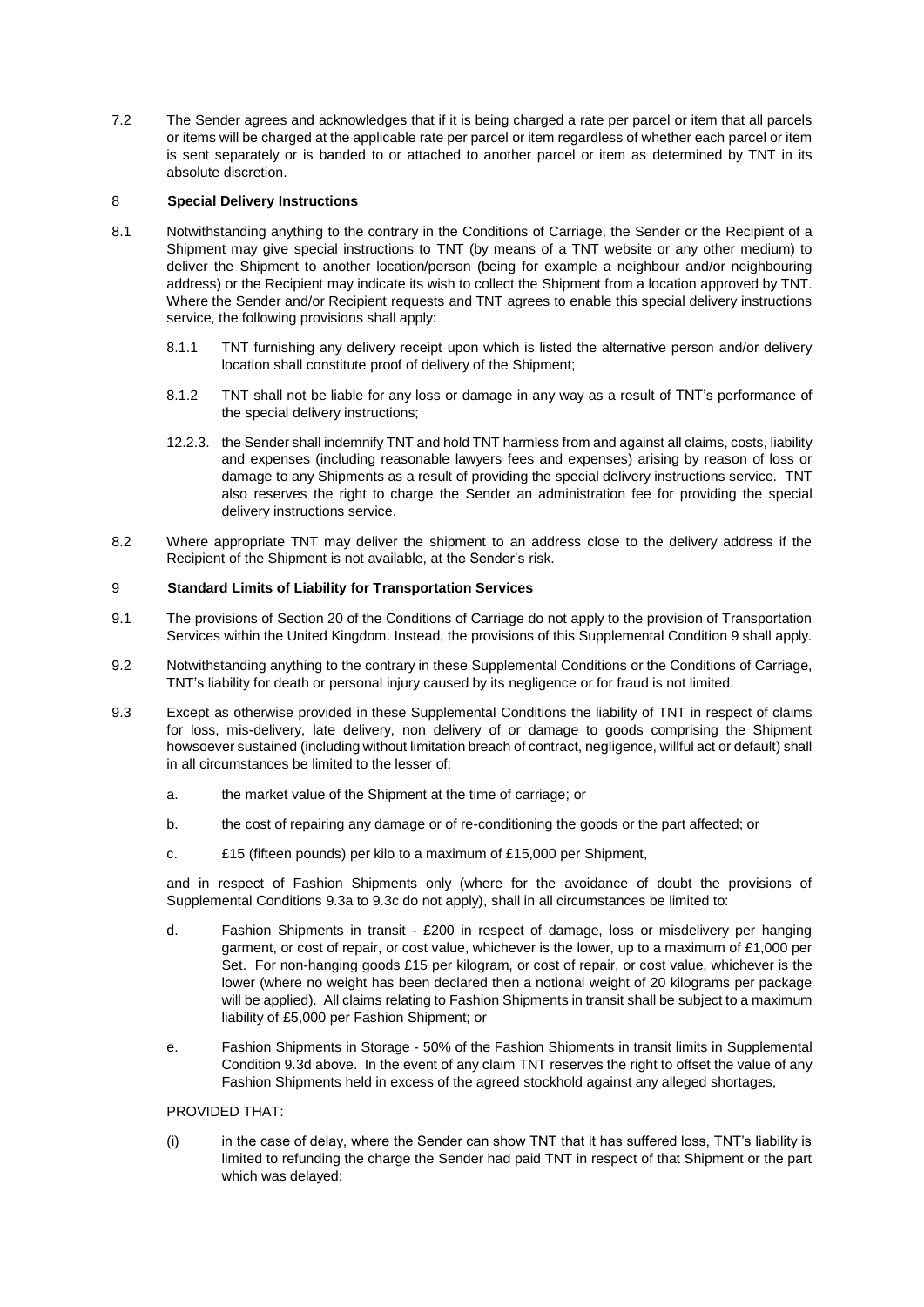- (ii) TNT has no liability if the charges are overdue in accordance with Section 3 and/or Section 6.1 of the Conditions of Carriage;
- (iii) notwithstanding Supplemental Conditions 9.3a to 9.3c and 9.3d to 9.3e above in the case of an International Shipment the liability of TNT shall not exceed US\$100;
- (iv) TNT shall be entitled to require proof of the cost of the whole of the Shipment and of any part thereof lost or damaged including but not limited to copy invoices;
- (v) notwithstanding Section 6.2 of the Conditions of Carriage and Supplemental Condition 7.1 TNT shall be entitled to require proof of the gross weight of the whole of the Shipment or of any part thereof lost or damaged;
- (vi) TNT shall be entitled to require proof in respect of any claim that the goods were undamaged and in full working order when Shipment commenced;
- (vii) the Sender is not itself in the business of carrying or arranging to carry goods for reward;
- (viii) TNT may after six months after delivery of a Fashion Shipment destroy the documents relating to the Fashion Shipments or Storage and their absence shall not be held against TNT.

#### 10 **Limits of Liability for Other Claims**

If not governed by Supplemental Condition 9, TNT's liability for loss, damage, delay or any other claim in connection with the provision of Ancillary Services, or other breach of contract is limited to £3.50 per kilogram, in all cases not exceeding a maximum liability of £15,000 per event or series of connected events.

#### 11 **Maximum Liability: Enhanced Liability**

- 11.1 The Sender may, against payment of the indicated charge, make a declaration on the Waybill of the value of the Shipment (non document shipment) exceeding the limits laid down in Supplemental Conditions 9 and 10 up to a maximum of £15,000 per shipment ("Enhanced Liability"). Declaration must be made by completing the relevant box on the Waybill and paying the indicated charge. Compensation for proved loss or damage to the Shipment may be claimed up to the total amount of the above declared value.
- 11.2 Enhanced Liability is not available for precious stones, precious metals, laptop computers, plasma and LCD screens, jewellery, money, glass, china, objects of art, antiques, documents (other than the reconstitution cost as provided for in Supplementary Condition 11.3 below) or any films, tapes, discs, memory cards or any such other data or image carrying goods. Enhanced Liability is also not available to Senders in the technology industry that send Shipments containing technological goods or items. If such goods are shipped TNT recommends that the Shipper arrange insurances itself.
- 11.3 The Sender may opt for Enhanced Liability for the reconstruction, reproducing, reissuing or re-printing cost (including the costs of the materials (e.g. paper) plus reasonable labour costs) of the Sender's document Shipment by completing the relevant box on the Waybill and paying the indicated charge. Compensation for proved loss or damage to the Sender's document shipment may be claimed up to a maximum £350 per Shipment. This Enhanced Liability option is only available for documents which are listed on the UK website of TNT.
- 11.4 If the Sender elects Enhanced Liability, the following conditions apply:
	- a. Exposure to and risk of any loss in excess of the declared value is assumed by the Sender.
	- b. A fee will be assessed based on the declared value.
	- c. TNT's liability for proved loss, damage, delay or any other claim in connection with the Shipment will not exceed the Shipment's repair cost, its depreciated value or its replacement cost, whichever is less. TNT is entitled to require independent proof of the value of the contents of a Shipment for which a claim is made.
	- d. No compensation is available for (i) losses of a consequential nature, or (ii) delays or loss arising as a result of the Sender's breach of its obligations under these Supplemental Conditions of Conditions of Carriage.
	- e. No compensation is available for losses relating to Ancillary Services.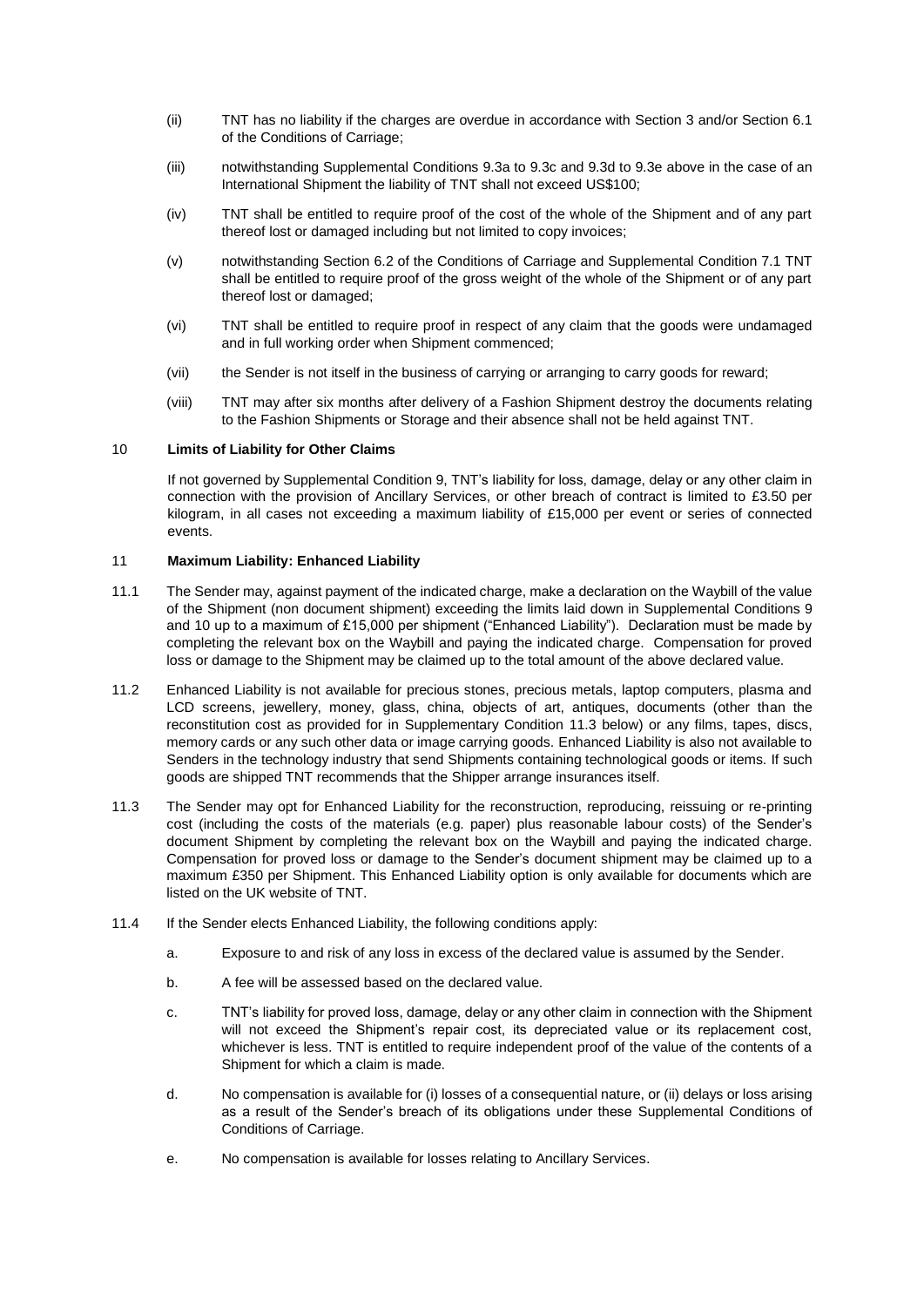- f. Any attempt to declare a value for Enhanced Liability or customs in excess of the maximum amounts allowed in these Supplemental Conditions is null and void. Such declared value automatically will be reduced to the authorised limits for the Shipment. TNT's acceptance for carriage of any Shipment bearing a declared value in excess of the maximum amounts allowed does not constitute a waiver of any provision of these Supplemental Conditions or Conditions of Carriage. TNT cannot honor requests to change the declared-value information on the Waybill after tender to TNT.
- g. When the Sender has not specified the Enhanced Liability of each individual Package on the Waybill but has specified a total declared value for the Shipment as a whole, the declared value of each Package will be determined by dividing the total declared value by the number of Packages on the Waybill. In no event may the declared value of any Package in a Shipment exceed the declared value of the Shipment.

### 12 **Unique Items**

For the avoidance of doubt, the provisions set out in Section 20.4 of the Conditions of Carriage do not apply, and TNT does not assume liability for such Unique Items as set out in Supplemental Condition 13.

#### <span id="page-19-0"></span>13 **Liabilities Not Assumed.**

- 13.1 The provisions of Section 21 of the Conditions of Carriage shall not apply to the provision of Transportation Services within the United Kingdom. Instead, the provisions of this Supplemental Condition 13 shall apply.
- 13.2 TNT assumes no liability whatsoever and howsoever arising (and for the avoidance of doubt including but not limited to breach of contract, negligence, gross negligence or wilfull acts or omissions) for:
	- a. Subject to further limitations set out in these Supplemental Conditions and Conditions of Carriage, any damages in excess of the Enhanced Liability (as limited by Supplemental Condition 11) or the limitation of liability as set forth in Supplemental Conditions 9 and 10, or in respect of International Shipments the applicable Convention (where applicable), whether or not TNT knew or should have known that such damages might be incurred; and
	- b. Special, incidental, consequential or indirect loss or damage, including to costs of alternative transport, economic loss, loss of income, revenue, use or profits, anticipated savings, goodwill or loss of opportunity.
- 13.3 Sender assumes all exposure to and risk of any loss, damage or delay beyond that expressly assumed by TNT in these Supplemental Conditions and Conditions of Carriage. The Sender should arrange for its own insurance cover if desired. TNT does not provide insurance cover.
- 13.4 TNT assumes no liability, nor will TNT make any adjustment, refund, or credit of any kind for, any loss, damage, delay, mis-delivery, non-delivery, misinformation or failure to provide information, caused by or resulting from any of the following events (not an exhaustive list):
	- a. the act, default, or omission of the Sender, Recipient or any other party with an interest in the Shipment;
	- b. the nature of the Shipment or any defect, characteristic or inherent vice or fragility thereof;
	- c. violation of these Supplemental Conditions and Conditions of Carriage, or other terms and conditions applicable to the Shipment including shipping a Prohibited Item, dangerous goods, the incorrect declaration of the cargo, securing, marking or addressing of Shipments;
	- d. fines, penalties, or other financial sums levied against Sender or Recipient by any regulatory authority or third party;
	- e. any events beyond the control of TNT including a pandemic or epidemic, perils of the air, public enemies, public or regulatory authorities acting with apparent or actual authority, acts or omissions of customs officials, riots, strikes or anticipated strikes, or other local disputes, civil commotion, hazards incident to a state of war or weather conditions, or national, international or local disruptions in air or ground transportation networks, criminal acts of any person(s) or entities including acts of terrorism, natural disasters, disruption or failure of communication and information systems (including TNT systems), mechanical delay or conditions that present a danger to TNT personnel;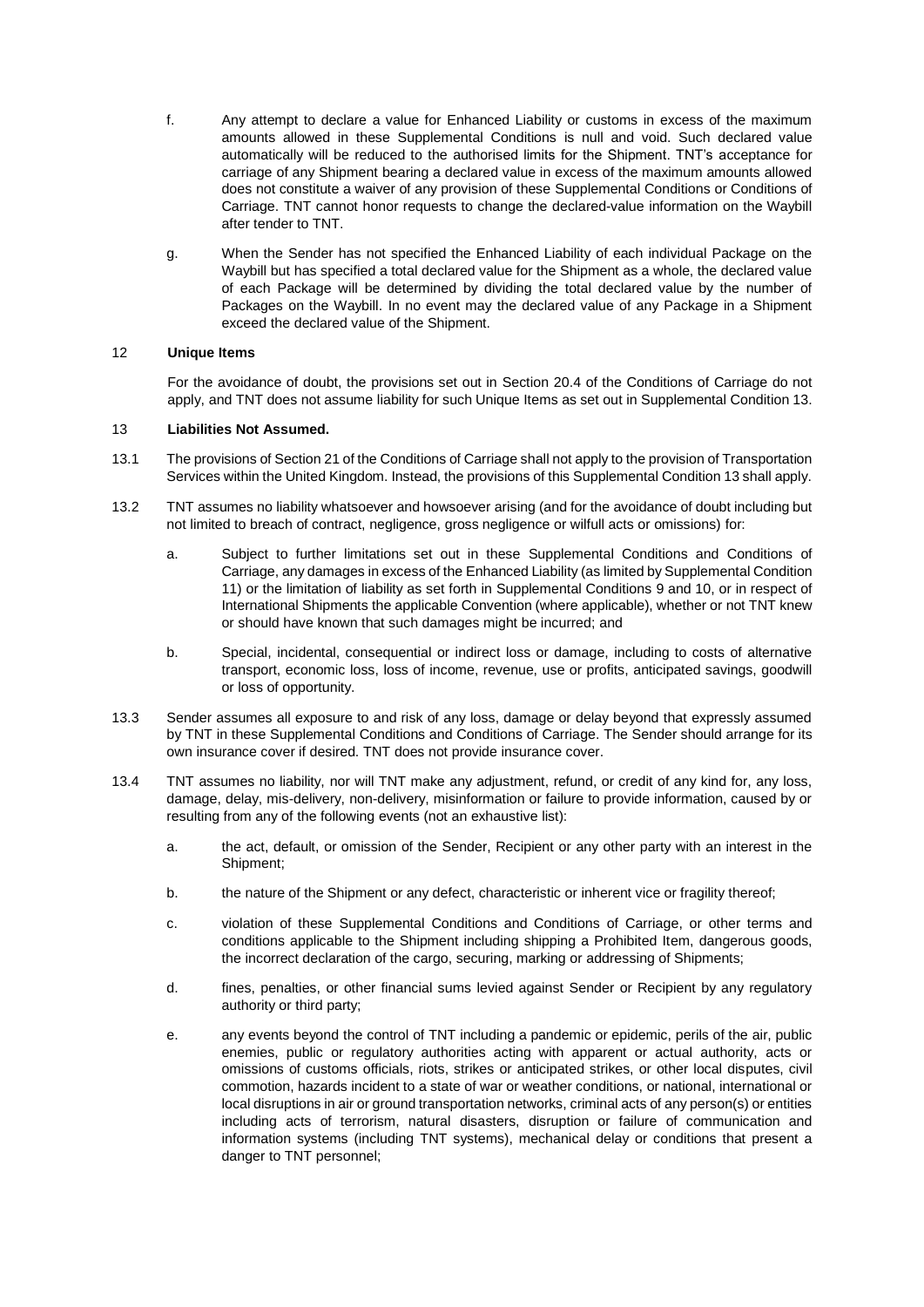- f. improper or insufficient packing, including the Sender's failure to use packaging approved by TNT where such approval is sought, recommended or required. In particular, computers, electronics, fragile items and alcohol must be packaged in accordance with TNT guidelines, available on [TNT.com.](https://fedex.com/) Provision of packaging, or advice, assistance or guidance on the appropriate packaging of Shipments by TNT does not constitute acceptance of liability by TNT, unless TNT expressly states otherwise in writing;
- g. compliance with verbal or written delivery instructions from the Sender, Recipient or persons claiming to represent the Sender or Recipient;
- h. delay in delivery caused by adherence to TNT policies regarding the payment of Charges;
- i. the inability of TNT to provide a copy of the delivery record or a copy of the signature obtained at delivery;
- j. the erasure of data from or the loss or irretrievability of data stored on magnetic tapes, files or other storage media, or erasure or damage of photographic images or soundtracks from exposed film;
- k. TNT's failure to honor "package orientation" graphics (e.g., "UP" arrows, "THIS END UP" markings);
- l. TNT's failure or delay to notify the Sender or Recipient of any delay, loss or damage to a Shipment, incomplete, incorrect or inaccurate Recipient's or customs broker's address, incorrect, incomplete or missing documentation, or non-payment of duties and taxes necessary to release a Shipment;
- m. loss of or damage to any individual item for which TNT has no verifiable record of receipt, including in circumstances where, at the time of providing the Shipment to TNT, goods have been pre-loaded into a trailer, palletised or packaged in such a way that the number of items or contents of the Shipment cannot reasonably be checked;
- n. the loss of any personal or financial information, including social security numbers, dates of birth, driver's license numbers, credit or debit card numbers and financial account information;
- o. the Sender's failure to delete all Shipments entered into a TNT shipping system or device when the Shipment is not tendered to TNT;
- p. damages indicated by any shockwatch, tiltmeter or temperature instruments;
- q. failing to meet the Delivery Commitment Time for any Shipments with an incomplete or incorrect address (see Section 18 (Undeliverable Shipments) of the Conditions of Carriage);
- r. the Recipient not taking or accepting delivery after the Shipment has been tendered; and
- s. Shipments being released without obtaining a signature if the Recipient has consented to TNT permitting delivery without a signature.
- 13.5 Notwithstanding Supplemental Condition 9.3, TNT shall not be liable for any loss, mis-delivery or non delivery of or damage or delay to:
	- a. Unique Items, watches, glassware or any item containing glass, plasma or LCD screens or china;
	- b. prepay telephone cards and vouchers, electricity tokens and vouchers and similar vouchers;
	- c. furs, liquor, wines and spirits, or personal effects;
	- d. documents including but not limited to passports, birth certificates or study work;
	- e. drugs and pharmaceuticals;
	- f. foodstuffs;
	- g. such other items as may from time to time be notified in writing by the Carrier to the Shipper.
- 13.6 TNT provides delivery services for customers from a number of different industries and the Sender agrees and acknowledges that TNT can provide no guarantee or assurance that any food or foodstuffs provided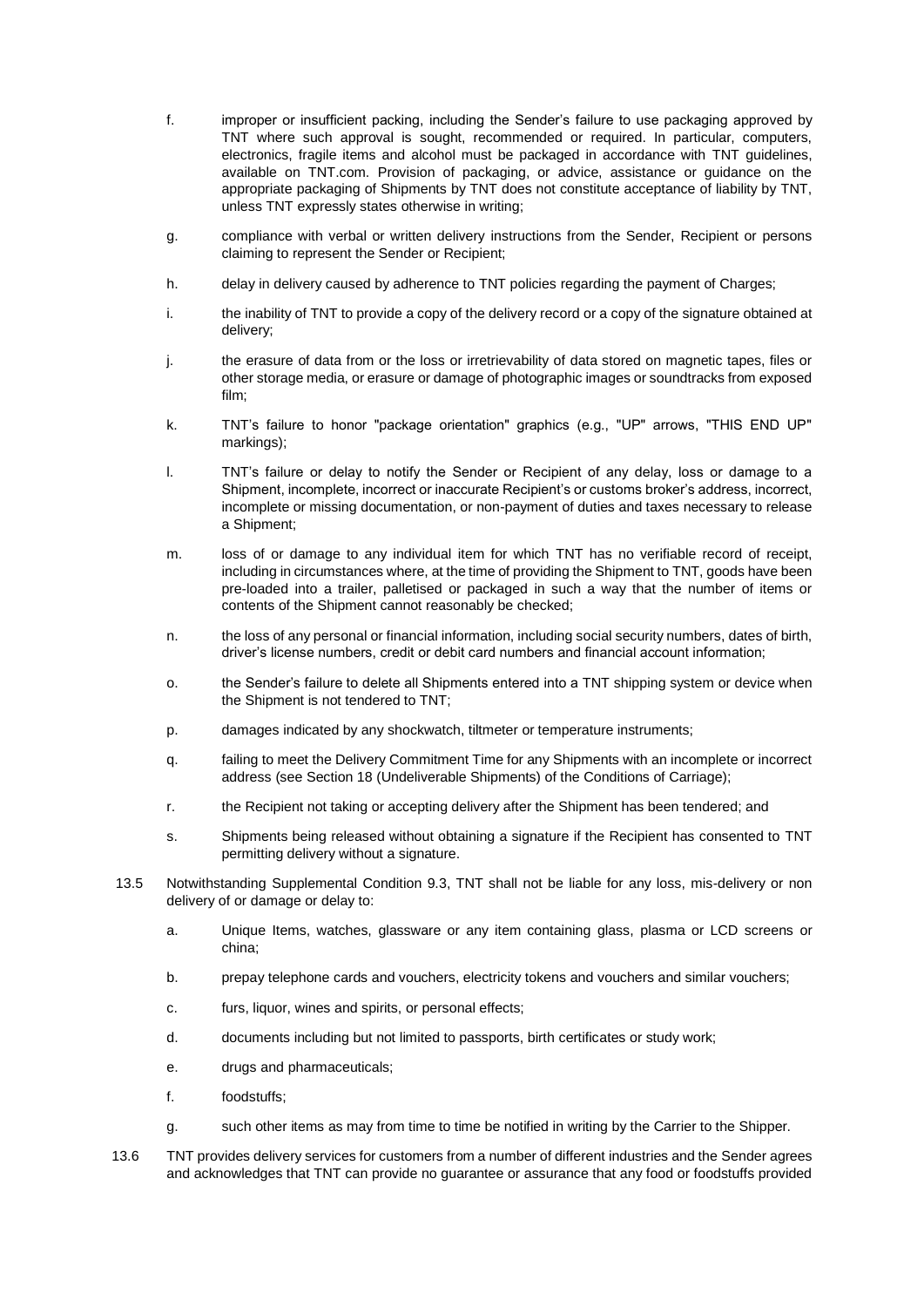to TNT for carriage will not come into contact with or be contaminated by other goods and/or substances in the course of carriage or that TNT can comply with the provisions of the Food Safety Act 1990, as amended from time to time. The Sender agrees and acknowledges that TNT will have no liability to the Sender for any contamination of or damage to any food or foodstuffs that the Sender provides to TNT or for any failure by TNT to comply with the Food Safety Act 1990.

- 13.7 If TNT is not liable, including for any liability that exceeds the liability expressly assumed by TNT in these Supplemental Conditions, the Sender will be liable and agrees to indemnify TNT and hold TNT harmless for any damage caused by the Shipment to TNT or to a third party or from any claim by a third party, notably the Recipient. The Sender further agrees to indemnify TNT against all claims made upon TNT by HM Customs & Revenue or any other relevant customs or governmental authority in respect of dutiable goods consigned in bond or any other like taxes whether or not Shipment has ended or has been suspended and regardless of whether TNT may have been at fault in any way causing the circumstances leading to such demand being made.
- 13.8 Any payment made by TNT pursuant to a claim of the Sender or of a third party will not be deemed to constitute an acceptance of liability, nor constitute a waiver of the provisions contained in this [Supplemental](#page-19-0) Condition 13.

## 14 **Claims**

- 14.1 The provisions of Section 23 of the Conditions of Carriage shall not apply to the provision of Transportation Services within the United Kingdom. Instead, the provisions of this Supplemental Condition 14 shall apply.
- 14.2 If the Sender wishes to claim for a lost, damaged or delayed Shipment, or for any other damages, the Shipper must comply with any applicable Convention (in the case of applicable International Shipments) and with the following procedure, otherwise TNT reserves the right to reject the Sender's claim:
	- a. subject to Supplemental Condition 14.2b, the Sender must notify TNT about the loss, damage or delay within 7 days after delivery of the Shipment or within 7 days from the date the Shipment should have been delivered or if the claim relates to other services within 21 days from the date the Sender ought reasonably to have become aware of the loss, damage or delay. If TNT sends a claim form the Sender must return it within 21 days from the date of issue fully completed together with all relevant documentation in support of the Sender's claim;
	- b. the provisions of Supplemental Condition 14.2a shall not apply to Fashion Shipments. Instead, the Sender must notify TNT in writing of any loss, damage, misdelivery, delay or shortage of, to or from any Fashion Shipment (other than on the Waybill) within 28 days after the date of transfer of the Fashion Shipment to TNT. TNT shall not be liable in respect of any such loss, damage, misdelivery, delay or shortage in the absence of such notification within the 28 days period;
	- c. TNT is not obliged to act on any claim until all Charges have been paid nor is the Sender entitled to deduct the amount of the claim from the Charges;
	- d. TNT will assume the Shipment was delivered in good condition unless the Recipient has noted any damage on the TNT delivery record when he or she accepted the Shipment. In order for TNT to consider a claim for damage, the contents of the Shipment and the original packaging must be made available to us for inspection;
	- e. save as otherwise provided by any applicable Convention (where applicable) and or law, the Sender's right to claim damages against TNT shall be extinguished unless an action is brought in a court of law within 1 year from the date of delivery of the Shipment or from the date on which the Shipment should have been delivered or from the date on which the carriage ended or if the claim relates to other services within 1 year from the date the Sender ought reasonably to have become aware of the loss, damage or delay;
	- f. in case of acceptance by TNT of part or all of the claim, the Sender warrants to TNT that the Sender's insurers or any other third party having an interest in the shipment shall have waived any rights, remedies or relief to which they might become entitled by subrogation or otherwise;
	- g. the Shipment shall not be deemed to be lost until at least 30 days have elapsed since the date the Sender notified TNT of the non-delivery. TNT may agree with the Sender in writing to shorten this period.

#### 15 **Lien and Pledge**